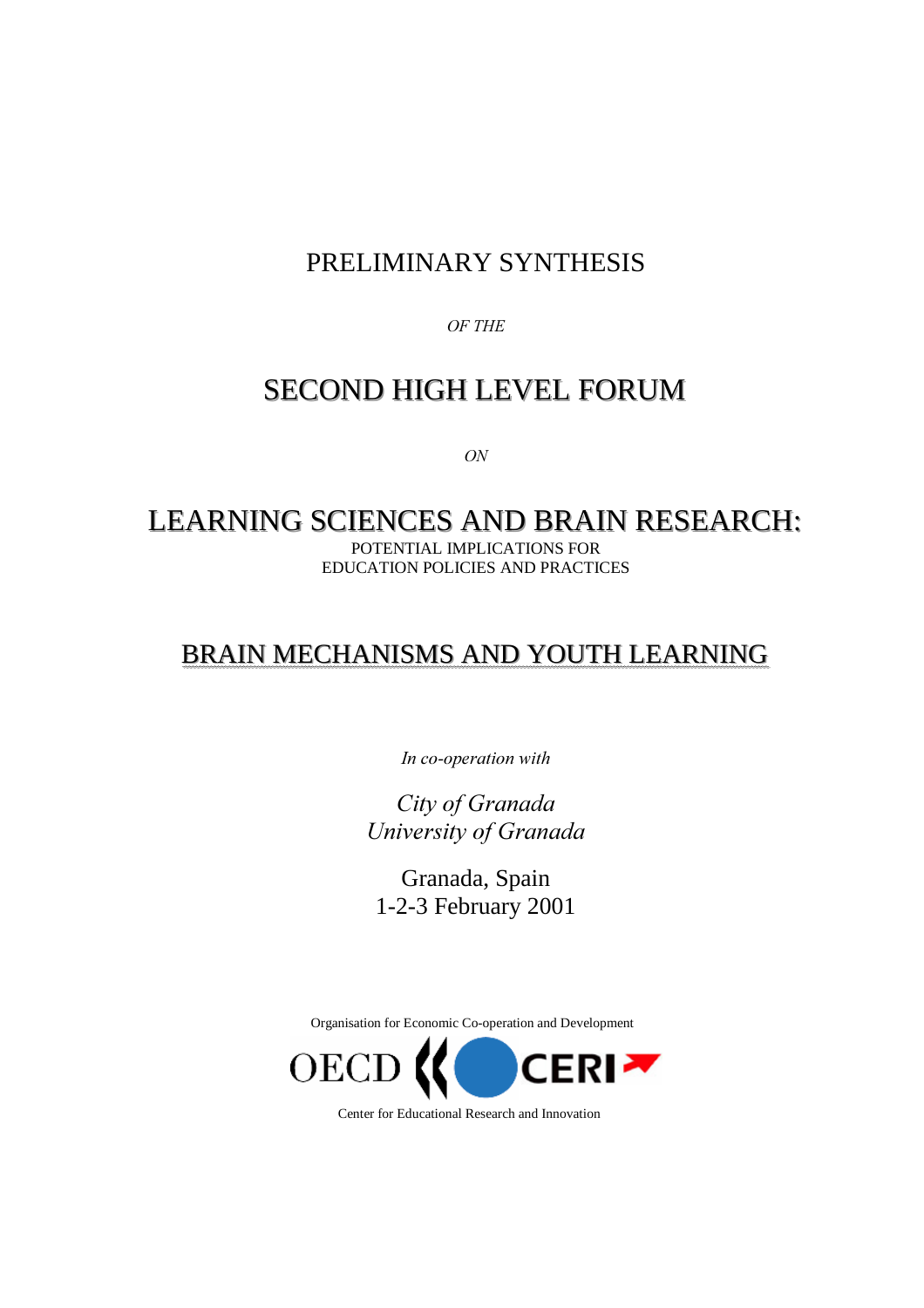#### **Table of Contents:**

| Introduction                                                       | 3                |
|--------------------------------------------------------------------|------------------|
| 1. Setting the Scene                                               | 4                |
| 2. Bridging Neurosciences, Genetic Issues, and Learning            | 6                |
| 2.1. Towards a Neural Theory of Mind?                              | 6                |
| 2.2. Intellectual Performance                                      | $\boldsymbol{7}$ |
| 2.3. Attention Deficit / Hyperactivity Disorder                    | $\,8\,$          |
| 2.4. Drug Consumption and Learning                                 | 9                |
| 2.5. Brain Damages and Acquisition of Mathematics                  | 10               |
| 3. The Adolescent Brain as a "Work-in-Progress" and Youth Learning | 11               |
| 3.1. Implicit and Explicit Learning                                | 11               |
| 3.2. Maturity of the Prefrontal Cortex?                            | 12               |
| 3.3. Mental Simulation                                             | 13               |
| 3.4. Mathematical Skills                                           | 15               |
| 3.5. Reading Skills                                                | 16               |
| 4. Conclusions by Sir Christopher Ball                             | 18               |
| 5. Challenges Ahead                                                | 20               |
| Addendum                                                           | 25               |
| Annex I: Agenda of the Second Forum                                | 26               |
| Annex II: Agenda of the Third Forum                                | 32               |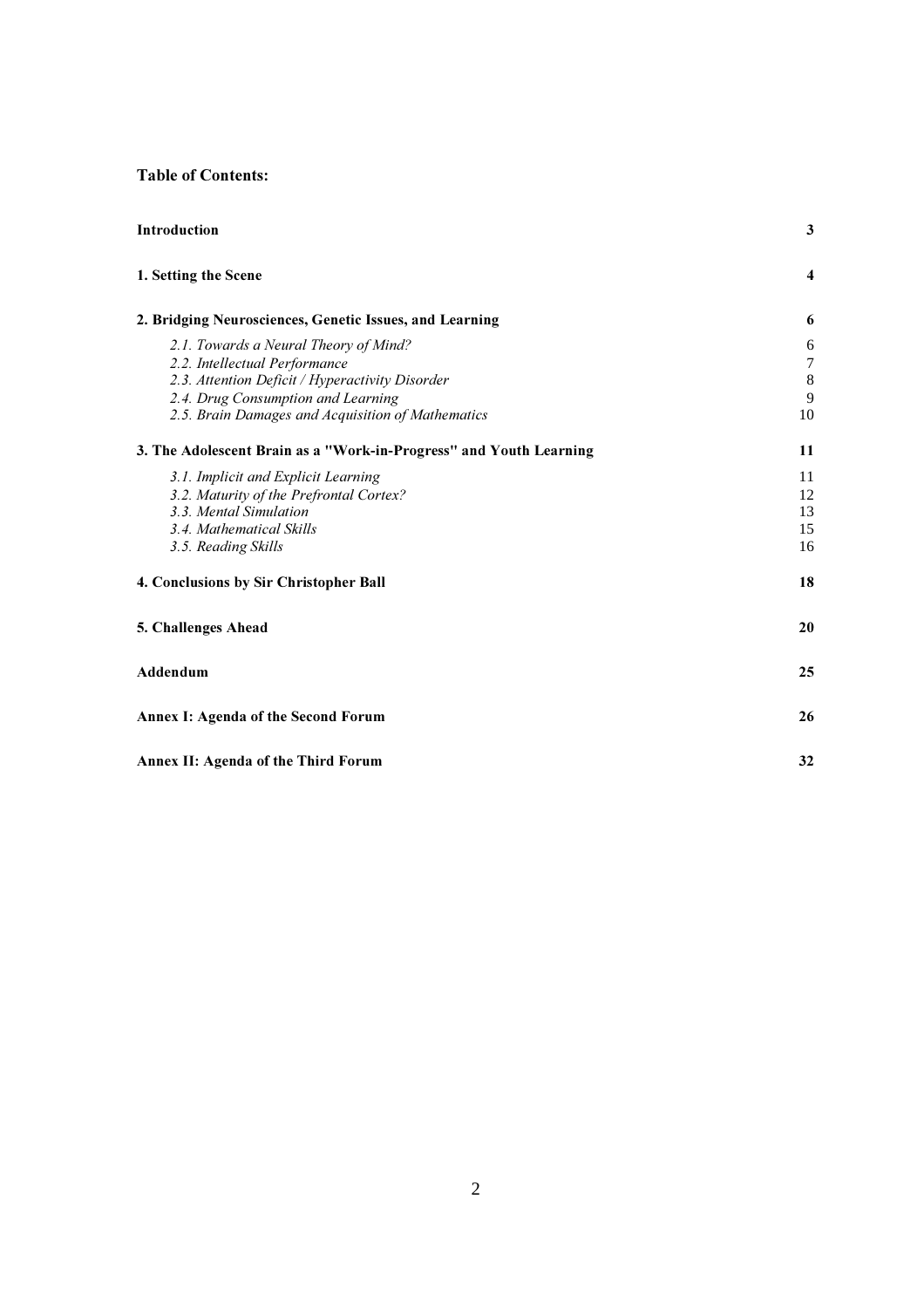#### **Introduction**

The goal of this preliminary report from the Granada forum is to:

- Provide an overview of the content of the forum;
- Synthesise possible educational policy relevance in relation to the sequence of conferences on the brain and education.

Important issues of brain research<sup>1</sup> as presented at the forum include:

- 1. Neurosciences and Genetic Issues
- 2. Impact of Brain Damages on Learning
- 3. Adolescents' Learning Modes
- 4. Mechanisms of Reading
- 5. Mechanisms of Mathematics

#### Timetable

- $\geq 16$ -17 June 2000, New York City, USA With Sackler Institute - Weill Medical College of Cornell University First high-level forum on "Brain Mechanisms and Early Learning";
- 1-3 February 2001, Granada, Spain With the University and the City of Granada Second high-level forum, on "Brain Mechanisms and Youth Learning";
- $\geq 26-27$  April 2001, Tokyo, Japan With RIKEN Brain Science Institute and Japanese Ministry of Education, Culture, Sport, Science and Technology Third high-level forum, on "Brain Mechanisms and Learning in Ageing".

 This report was prepared by Dr. Anthony E. Kelly (Professor of Instructional Technology at George Mason University, USA and a former Program Director at NSF) with assistance from the OECD-CERI Secretariat.

N.B. This project on "Learning Sciences and Brain Research" was introduced to the OECD's CERI Governing Board on 23 November 1999, outlining proposed work for the future. The purpose of this novel project was to create collaboration between learning sciences and brain research on the one hand, and researchers and policy-makers on the other hand. The CERI Governing Board recognised this as a risk venture, as most innovative programmes are, but with a high potential payoff. The CERI Secretariat and Governing Board particularly agreed that the project had excellent potential for better understanding learning processes over the lifecycle, but that ethical questions also existed. Together these potentials and concerns highlighted the need for dialogue between the different stakeholders. Once the conceptual basis of the project had been established, initial discussions began with major research and funding institutions: Sackler Institute, NYC (USA), University of Granada (Spain) and RIKEN Brain Science Institute (Japan); National Science Foundation (USA), the Lifelong Learning Foundation (UK), and the City of Granada (Spain); and INSERM (France). Four CERI Governing Board members participated in this Granada forum, acting as chairs and actively contributing in the discussion groups: Ulf Lundgren (Sweden), Alain Michel (France), Jan van Ravens (Netherlands) and Stefan Wolter (Switzerland).

The strategy here, as in NYC, was to ask scientists about their latest thinking on each specific topic. Hence, the points of view presented in the different fora do not necessarily reflect scientific consensus. This strategy has the weakness that particular findings may be reversed with more study, but the organizers balance that against the need to look forward to where this research is going.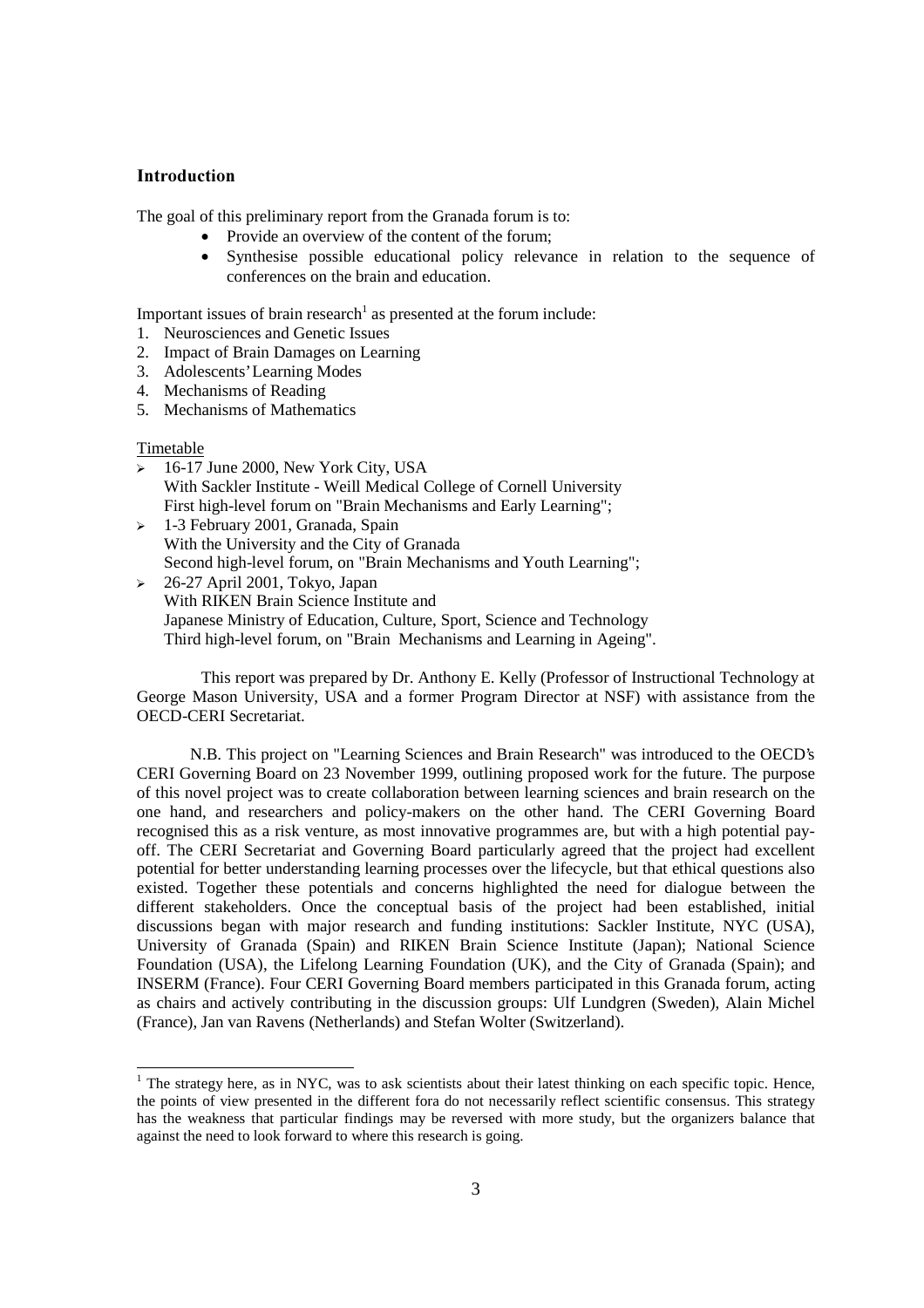#### 1. Setting the Scene

At the beginning of the forum, Dr. John Bruer restated the hope and expectation of the OECD series of fora that new discoveries about the brain

When scientific findings are applied at the policy and educational contexts, they are often misinterpreted or oversimplified

will yield powerful insights into both early childhood and adolescent learning. Nonetheless, Dr. Bruer sounded a note of caution. During his talk, he said, "many policy-makers and educators [have] vastly overestimated what brain science can tell us about learning and education at this point. So our belief is that uniting educational practice and brain science presents a very interesting and challenging research program but we have to be careful not to base our policies on oversimplifications or popular understandings of what we know about the brain."

Building upon his seminal paper<sup>2</sup> and his book, The Myth of the First Three Years<sup>3</sup>, Dr. Bruer made a number of important observations. First, he noted that due to lack of familiarity with brain science many of the findings currently being discussed in policy and educational circles are not that new. More importantly, Dr. Bruer pointed out that when scientific findings are applied at the policy and educational contexts, they are often misinterpreted or oversimplified. This problem of misinterpretation cannot be laid solely at the feet of the educational policy communities. For example, Dr. Bruer cited the neuroscientist Dr. Harry Chugani, who claims that there is an important relationship between the absolute number of neural connections in brain tissue and ease of learning over the life span. Such claims lead policy-makers to advocate, and teachers to execute, certain dubious instructional practices.

 However, Dr. Bruer focuses on this example to highlight two particular, but perhaps common, weaknesses in this type of research. First, sometimes the neuroscience data cited is based on one problematic study rather than well replicated findings upon which the neuroscience community has reached consensus. Second, this work rarely examines the relationship between specific neural measures and specific measures of learning, but instead engages in reckless speculation based on the naïve assumption that more neuronal connections is equated "better learning ability."

 Dr. Bruer elaborated on the neural measures used in Chuani's research: growth and decline of synaptic density (peaking about age 1, and declining to adult levels around age 7), since it has been used as the basis for claims about the optimal time to teach children. The basic neuroscience data come from a study of the visual cortex by Dr. Peter Huttenlocher. These data are difficult to collect and difficult to replicate or reconcile with the work of other scientists studying human or monkey brains. Related to Dr. Huttenlocher's work, Dr. Chugani studied energy use in the brain (as indicated by glucose consumption). Dr. Chugani's findings, looking, again, at the visual cortex, show that there is a rapid increase in brain energy consumption that peaks in this part of the brain about age 2, and slowly declines to adult levels by age 11. It should be noted that Dr. Chugani's data were collected on brains "at rest," and that in neither Dr. Huttenlocher's nor Dr. Chugani's studies learning tasks were used.

<sup>&</sup>lt;sup>2</sup> "Education and the Brain: A Bridge Too Far," *Educational Researcher* 26:8 (November 1997) 4-16.

<sup>&</sup>lt;sup>3</sup> The Free Press, New York, NY, USA, 1999.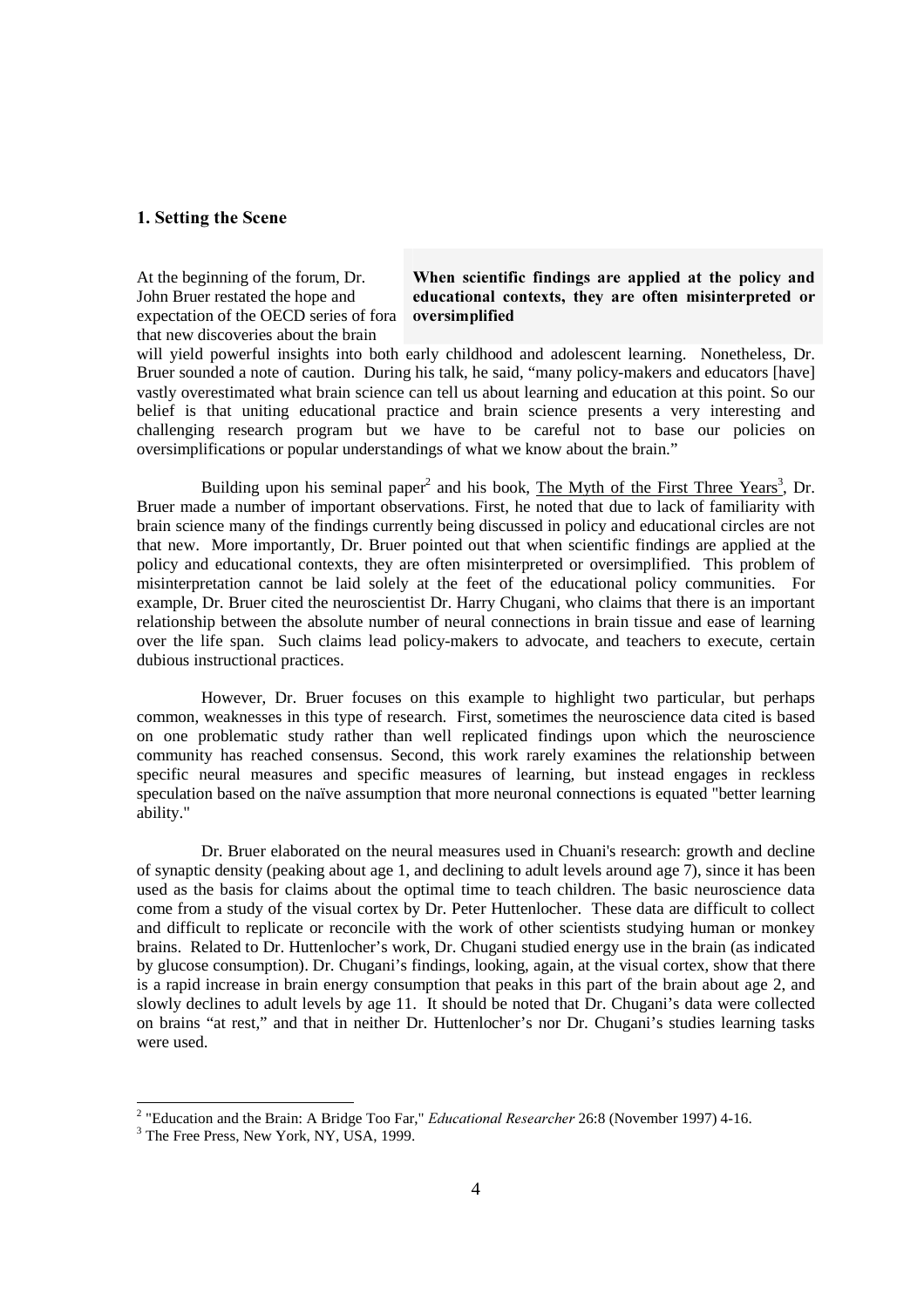Nevertheless, Dr. Chugani, among others, according to Dr. Bruer, claims a relationship between brain synaptic density (as indicated by counts of synapses as correlated with glucose consumption) and optimal times for learning.

Greater learning may be associated with the period in which the number of synapses in the brain is being *pruned*, not multiplied

The popular belief about synapses is underpinned by a simplistic notion: more is better. More synapses must mean more learning potential. Fewer synapses must mean less learning potential. Dr. Bruer demonstrated that when one traces out the development of an objective learning measure, it is often the case that greater learning may be associated with the period in which the number of synapses in the brain is being *pruned*, not multiplied.

 By his use of these examples, Dr. Bruer showed that it is important to temper claims from findings in neuroscience with findings from cognitive psychology and cognitive science. When the data from synaptic density studies are placed on a common basis of age with data on a memory task in humans, and when the data from glucose consumption studies are placed on a common basis of age with data on maze learning (in rats and humans) and navigation in humans, the inaccuracy of Chugani-like claims about optimal learning phases is evident.

 Using these examples, Dr. Bruer reaffirmed his stance against the notion of critical periods in learning, that are based on the number of neuronal connections. The notion of critical periods in learning can be criticized not only on the basis of the growth and pruning of synapses, but also in the light of recent findings about brain plasticity<sup>4</sup>. He pointed on that given what we are beginning to learn about brain plasticity and learning across the life span, it may be more productive to focus more on how to teach knowledge and skills to a learner population than *when* to teach them.

 Repeating a theme from his Educational Researcher article, Dr. Bruer cautioned that wrongheaded claims about the relationship between neuroscience and learning not only mislead policy-makers and educators, but also distract these audiences from firm findings about learning established in over 30 years of cognitive psychological research. Further, these false claims can lead to discrediting established forms of pedagogy in favor of popular "brain-based" pedagogies.

Dr. Bruer illustrated that the rate and ease of learning depend critically on what we already know, not simply on our chronological age. Dr. Bruer cited examples from reading research (Dr. Danielle McNamara) that adults could adopt and

-

#### The rate and ease of learning depend critically on what we already know, not simply on our chronological age

use reading strategies that were already shown to be powerful for middle schoolers. In the domain of number, Dr. Bruer cited the work of Dr. Robbie Case and Dr. Sharon Griffin with children and Dr. Jeffrey Saxe with adults to show that a deficit in abstract mathematical reasoning (when compared to concrete mathematical reasoning) can be ameliorated by instruction. In both the reading and mathematics examples, instruction improved learning without the need for a mechanistic appeal to a foundation in either neuron count or brain-imaging studies.

Commenting on brain-imaging studies, Dr. Bruer cited the work of Dr. Stanislas Dehaene<sup>4</sup> as an example of well-designed approach. The value of Dr. Dehaene's work notwithstanding, Dr. Bruer pointed out that the cognitive task analysis (cognitive models) used by Dr. Dehaene is equally available to teachers to use to guide their instruction. Dr. Bruer advised the emerging field of a science of learning to use these "cognitive models" to bridge simultaneously to improved instruction, on the one hand, and to improved brain-imaging studies, on the other. He ended on the optimistic

<sup>&</sup>lt;sup>4</sup> See the report of the 1st forum held in New York: http://www.oecd.org/els/pdfs/EDSCERIDOCA086.pdf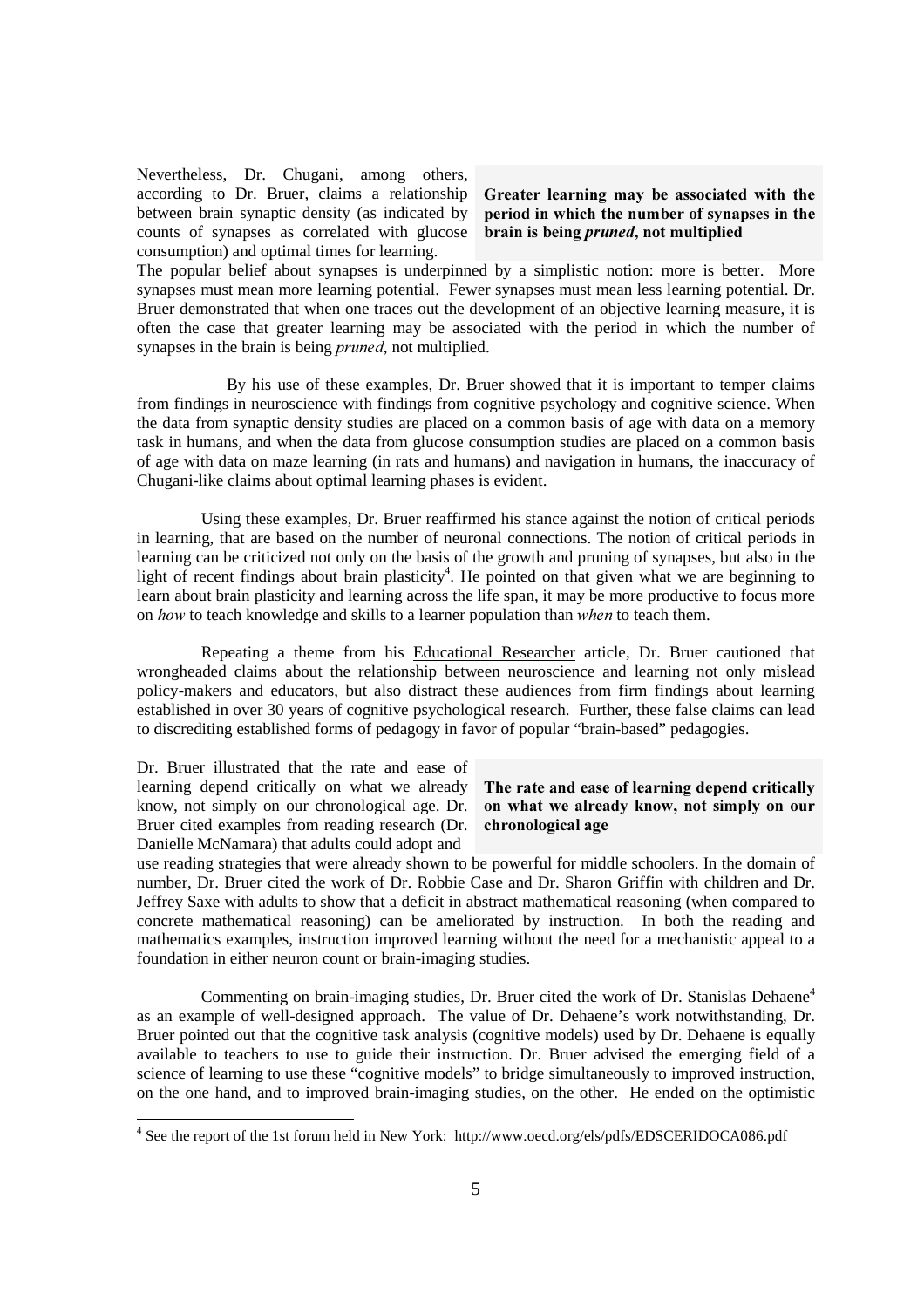note that parallel and (over time) converging work in pedagogical studies, cognitive psychology, and brain science, "will have a great deal to offer educators and policy-makers".

#### 2. Bridging Neurosciences, Genetic Issues, and Learning

#### 2.1. Towards a Neural Theory of Mind?

Dr. Luis Fuentes and his colleagues explored the problem of linking neural theories of mind to the cognitive functions of brain. This linkage involves the coordination of at least four sources of information: (a) cognitive psychology; (b) functional brain imaging during learning

Despite the gains in neuroimaging techniques, it should be recognized that none of the techniques provide a complete understanding of the neural substrates underlying cognition.

tasks; (c) the results of studies on learning tasks associated with localized brain lesions; and (d) the study of single cell activity in nonhuman primates. This convergence of evidence and methods may be called a science of learning, for the growth of which Dr. Fuentes ended his talk by striking an optimistic note.

 This approach to the study of learning values task decomposition, and advocates the study of simple cognitive tasks that are believed to involve the orchestration of elementary operations that are localized in the brain. Over the past 40 years, these methods have been used to study how people read, write, visualize, recognize objects, and so forth.

 Despite the gains in neuroimaging techniques, it should be recognized that none of the techniques provide a complete understanding of the neural substrates underlying cognition. There remains a trade-off between spatial resolution and temporal resolution for particular measures (for example, fMRI<sup>5</sup> is very good at seeing where an activation takes place, but not when; the reverse is true for  $ERP^6$ ).

 The study of patients with brain lesions has lent support to the idea different parts of the brain perform different computations. For example, visual agnosic patients have difficulty recognizing intact faces while other visual ability is unimpaired. Some patients recognize exemplars of a specific semantic category while not recognizing others. Dr. Fuentes believes that this accumulating evidence demands that complex cognitive systems be decoupled into elementary operations. Quoting from the abstract of his talk, "Firstly in primates' studies and then in studies with patients with lesions in the parietal cortex demonstrate that awareness depends on the orchestration of three different operations involved in shifting attention: disengaging, movement, and engaging of attention, performed by the posterior parietal lobe, the superior colliculus and the pulvinar nucleus of the thalamus, respectively. When patients present a lesion of any of these parts of the brain they neglect stimuli appearing in the contralesional side of the lesion. In other words, they loose awareness of information presented to that part of the visual space despite the [fact that they] do not have any other vision problem."

 Unlike the development of awareness, the development of self-regulation appears to be tied to the maturation of the frontal lobes. The frontal lobes are implicated in theories of self-regulation by neuroimaging data that several parts of frontal lobes are activated when subjects are asked to perform tasks that are believed to require executive control. For example, in the Stroop task the

1

<sup>5</sup> fMRI: functional Magnetic Resonance Imaging.

<sup>6</sup> ERP: Event Related Potentials, recorded milliseconds by milliseconds.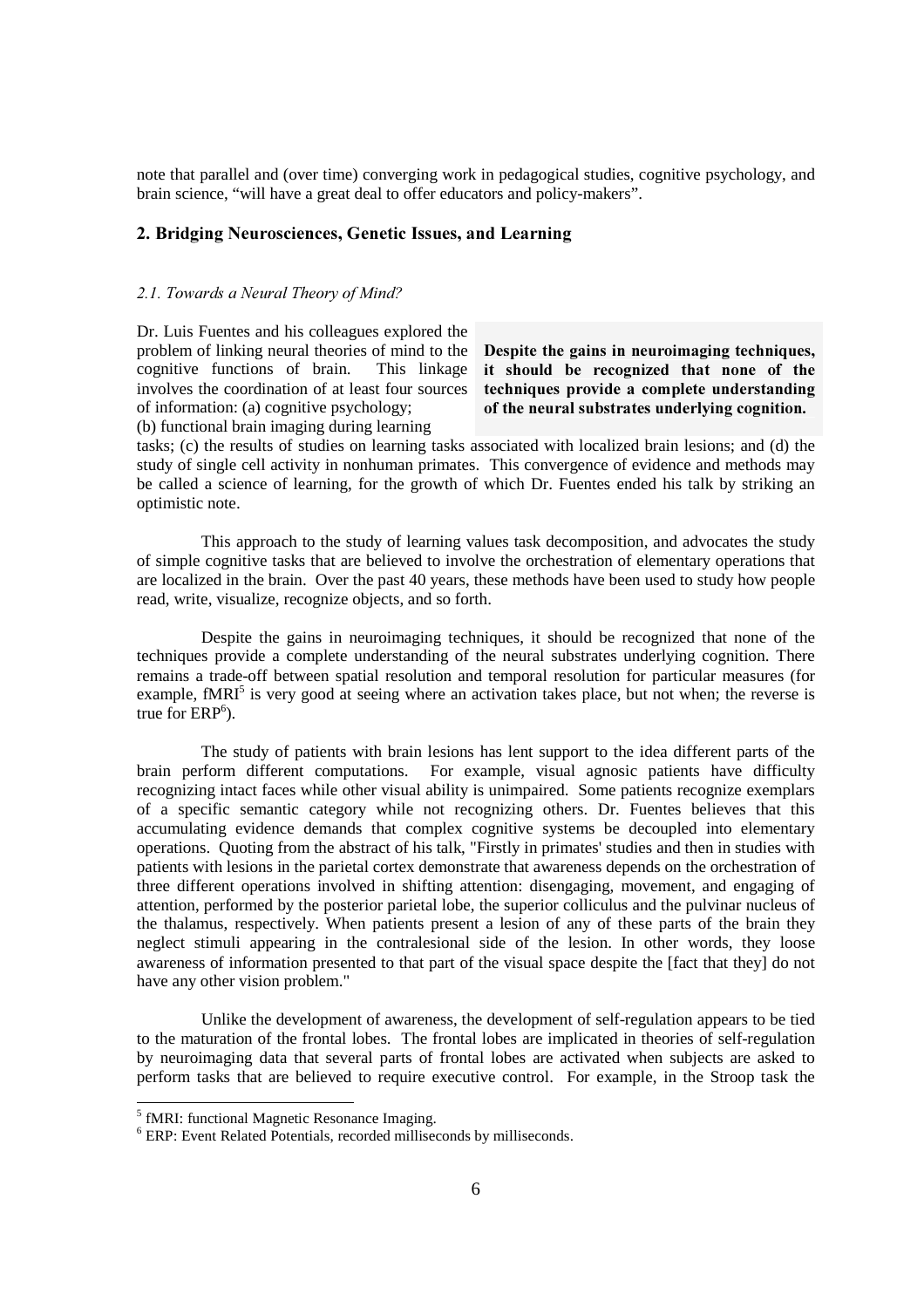subject must suppress the meaning of a target word in order to respond to its presented color. During this task, activations occur in the dorsal part of the anterior cingulate cortex. Activation occurs in the ventral part of the anterior cingulate cortex if the task is modified so that emotional words are presented. These data would suggest that the anterior cingulate cortex forms at least part of an executive network for the control of both cognition and emotion.

#### 2.2. Intellectual Performance

-

 In his presentation Dr. Antonio Marin discussed the nature-nurture controversy and its relationship to the heritability of intelligence. He mentioned early work by Dr. Francis Galton

#### Intellectual performance is a result of many years of training that involves influences of parents, teachers and other people

that studied the frequency of eminent individuals among relatives of outstanding men. He also touched upon the corrupting effects of the eugenics movement on the question of the heritability of intelligence.

 Dr. Marin pointed out that intellectual performance is a result of many years of training that involves influences of parents, teachers and other people<sup>7</sup>. In other words, Dr. Marin pointed out not only the role of genetic, but also environmental factors. For example, similarities in school grades between parents and children may suggest an appreciable genetic component (that may be reported in the research literature); on the other hand, the influence of environment in this example is also apparent. Further, Dr. Marin points out that, "the genes determining the measurable trait cannot be identified, and it is not possible to make any specific inferences regarding their number, mode of inheritance or mode of action."

 Dr. Marin also pointed out that the current ambiguity of these analyses may be due to the inadequacy of the research methods and a lack of statistical power. He believes that we can expect, over time, that the genetic variability of biological factors influencing learning ability and other aspects of human behavior may be as extensive as the influence of genetic variability on human health. Progress on this front can already be seen in experimental analyses of animals. For example it has been shown that a single gene affects differences in patterns of behavior between certain inbred mouse strains. On the other hand, in humans, the Genome Project is finding much genetic variance. Dr. Marin concluded that, "given polygenic phenotypes can be produced by several different genotypes, and it is likely that, taken separately, most of genetic 'susceptibility' factors are not strong enough to be useful in predicting individual phenotypes."

 Dr. Marin ended with a caution against falling into a naive biological determinism, in which individuals are viewed as limited by their genes. Adopting this stance he believes would be a terrible mistake.

 $<sup>7</sup>$  Peer-influenced learning, for instance, should be looked at very closely in the future.</sup>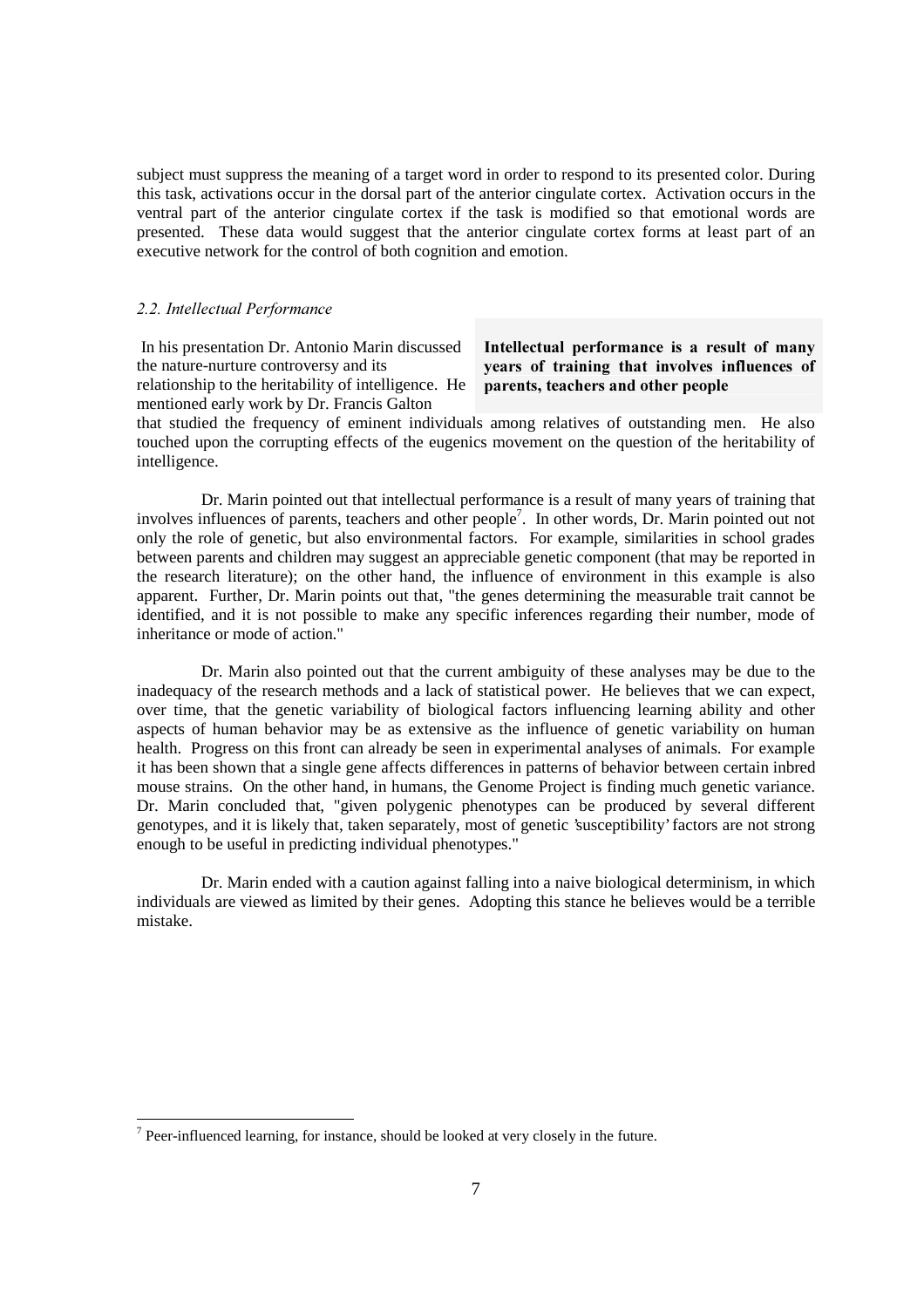#### 2.3. Attention Deficit / Hyperactivity Disorder

 In his presentation, Dr. Jim Swanson explored the genetic factors associated with what is popularly referred to as "hyperactivity" among children. Pathological hyperactivity is more technically referred to as attention

Estimates of ADHD (attention deficit/hyperactivity disorder) range from 1% up to 24% in the school-aged population demonstrating differential prevalence data by country

deficit/hyperactivity disorder - ADHD - in the American Psychiatric Association's *Diagnostic and Statistical Manual (DSM IV)<sup>8</sup>*. A similar syndrome is referred to as hyperactivity kinetic disorder -HKD - in the International Classification of Diseases, Ninth Revision, Clinical Modification, ICD-9- $C^9$ .

 Dr. Swanson asked two questions: what is ADHD? And, is ADHD heritable? He presented prevalence data to show that the diagnosis of ADHD is subjective, with estimates of ADHD ranging from 1% up to 24% in the school-aged population demonstrating differential prevalence data by country. Children in the United States are much more likely to be diagnosed as suffering from ADHD compared to children in other countries.

 Part of the difficulty arises with the method used to measure ADHD. The DSM and ICD-10 lists of symptoms typically show up in rating scales (such as the SNAP<sup>10</sup>) in which an adult (e.g., a parent) is asked to rate—in the case of the SNAP—18 behaviors such as, "Often fails to give close attention to details or makes careless mistakes in schoolwork or tasks" on a scale of Not at All/Just a Little/Quite a Bit/Very Much. Statistical analyses of these measures typically classify most individuals as not demonstrating a psychopathology, with a few individuals demonstrating extreme forms of the behavior.

 By contrast, when the instrument asks the adult to consider the target individual's behavior compared to other individuals' behavior, the resulting data are more or less normally distributed. One such rating system is the  $SWAN<sup>11</sup>$ . The first item on the SWAN is, "*Compared to other* children, how does this child do the following: Give close attention to detail and avoid careless *mistakes*" with a 7-point rating option, ranging from "far below average" to "far above average." The former approach asks, "Is the child a problem?" The other approach attempts to locate the child's behavior on a dimension that is distributed across the entire population. Since a diagnosis of ADHD often brings with it the administration of drugs (e.g., Ritilan), it becomes an important policy question to determine exactly what ADHD might be and be sure that the correct children are getting the necessary psychopharmacological intervention.

 Dr. Swanson then showed data using studies of twins to show that heritability is higher for hyperactivity (about .8) than for inattention (about .50). ADHD is highly heritable whether it is viewed as a pathology or an underlying dimension in the general population. He then went on to describe the pursuit of the gene or genes that may explain this heritability. Researchers have focused on genes implicated in the dopamine system since it is associated both with problems of movement and executive control. They have discovered an association of ADHD with a candidate dopamine gene (DRD4). Dr. Swanson described the next steps of this technical research program.

<sup>8&</sup>lt;br>8 see http://www.psych.org.

<sup>&</sup>lt;sup>9</sup> see http://www.icd-9-cm.org/about.htm and http://www.cdc.gov/nchs/about/otheract/icd9/abticd10.htm.

<sup>&</sup>lt;sup>10</sup> The SNAP Rating Scale is a subjective assessment of degree of abnormality.

<sup>&</sup>lt;sup>11</sup> SWAN: Strengths and Weaknesses of ADHD-symptoms and Normal-behaviour.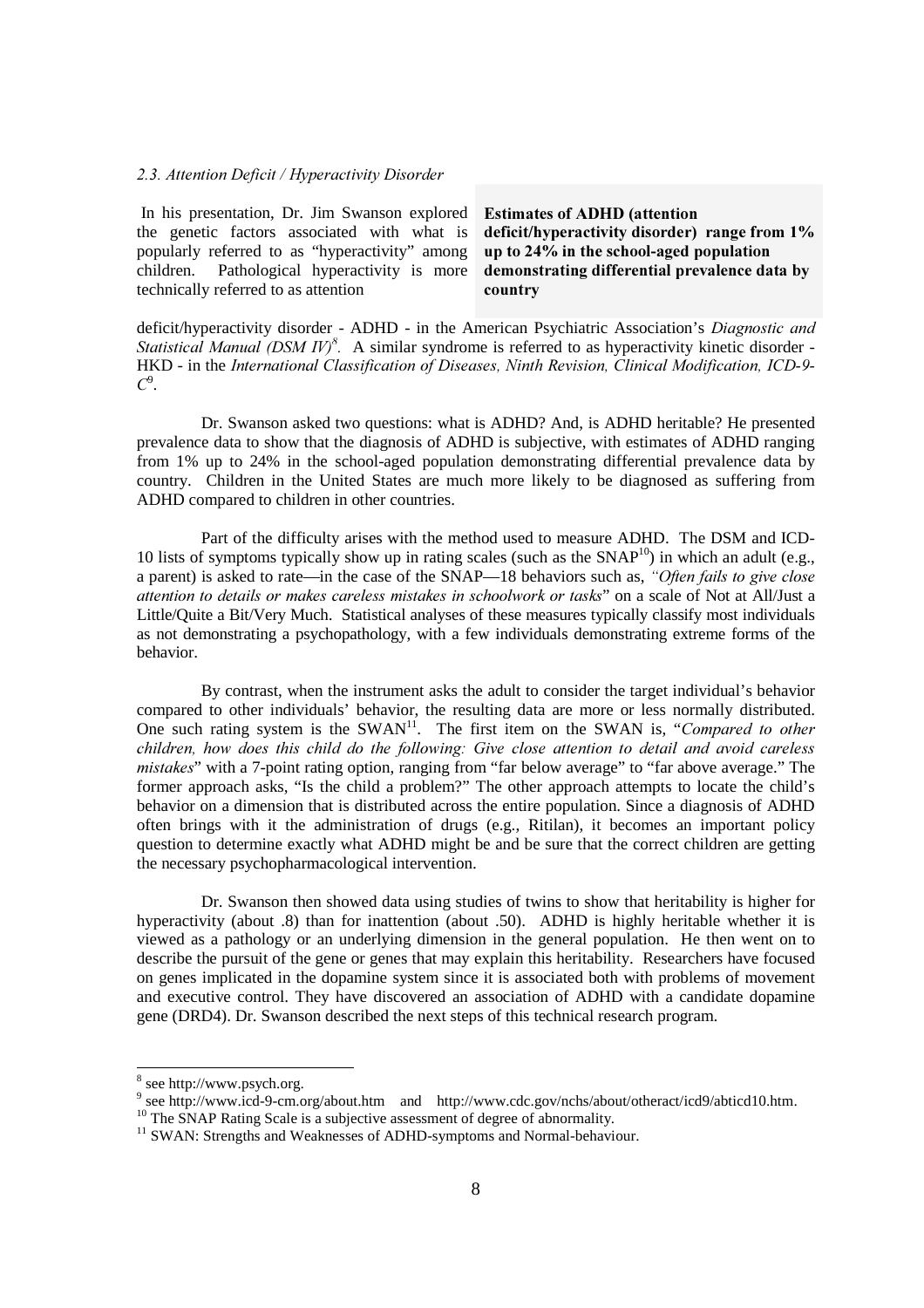Their research, to date, leads Dr. Swanson and his colleagues to conclude that up to 50 percent of the children in United States are misdiagnosed with ADHD. In other words, up to 50 percent of the children labeled"ADHD" may be

Their research, to date, leads Dr. Swanson and his colleagues to conclude that up to 50 percent of the children in United States are misdiagnosed with ADHD

 inappropriately receiving psychopharmacological intervention. For children who are truly suffering from ADHD, the drugs help the children focus, thereby reducing inappropriate behavior. Studies of the same children in the playground, suggest that there is no overall decline in "hyperactivity" as such. Dr. Swanson also reported that the "hyperactive behavior" of children not suffering from ADHD could be controlled satisfactorily using behavior modification. Moreover, the inappropriate administration of psychopharmacological treatments for ADHD for these children can lead to dysphoria (a form of depression). Dr. Swanson reported being concerned that some parents are requesting ADHD drugs for their children to make them "serious" students. Further, some children are abusing Ritalin as a recreational drug<sup>12</sup>. These observations lead Dr. Swanson to want to redefine "true" ADHD not as a form of "hyperactivity", but as a form of minimal brain damage which can be informed by genetic testing $13$ .

#### 2.4. Drug Consumption and Learning

Drug addiction is a difficult process to describe and understand because it involves not only neurobiological factors, but also the influences of the social environment, genetic factors, and in a specific element of the addictive processes learning processes Dr. Rafael Maldonado

The substrate of the different components of drug dependence involves a large number of neurobiological systems, each one implicated

outlined. and compared two theories of drug dependence: the opponent process theory and the spiraling distress of the addiction cycle.

 The opponent process theory is primarily a descriptive theory. It proposes that many hedonic processes are opposed by negative affective processes. Thus, the opiate drug's "high" would be opposed by the "low" of the withdrawal syndrome. Over time, the user builds up a tolerance to the positive affective properties of the drug, when at the same time becoming sensitized to its negative effects. Thus, the goal of drug use becomes the avoidance of the negative aspects of withdrawal and not the attainment of the drug's "high".

 By contrast, the spiraling distress and addiction cycle model explains addiction by grounding it in the dysregulation of brain reward systems. Thus, this theory calls for the integration of social and experimental psychology with neuroscience. In this model, the drug addict's spiral into personal and social disintegration can be described by using the language of the opponent process theory, but expressing it in terms of underlying neural mechanisms.

According to Dr. Maldonado:

"[the] neurobiological mechanisms involved in the different components of these *dependence processes are different. For instance in the case of opioid dependence, chronic opioid* 

1

<sup>12</sup> see http://www.usdoj.gov/dea/concern/ritalin.htm

<sup>&</sup>lt;sup>13</sup> Conclusions of this importance should be replicated before having influence on policy decisions.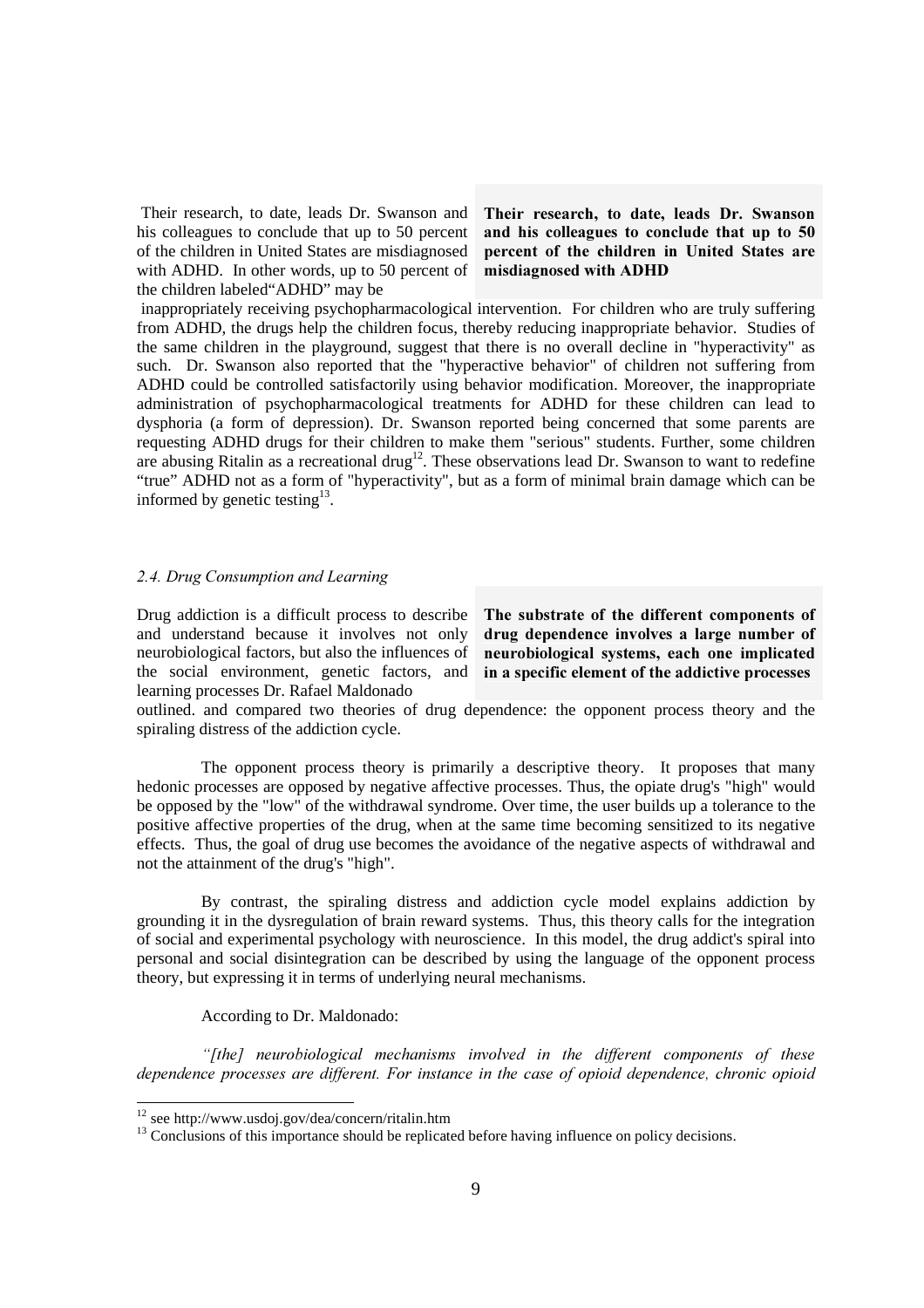administration produces processes of homologous regulation affecting the endogenous opioid system and its intracellular signaling system. Together with the homologous changes, numerous non-opioid systems that include classical neurotransmitters and neuropeptides have been reported to be also modified during opioid dependence producing a heterologous regulation of these processes. Each neurobiological modification plays a specific role in opioid dependence. Thus, the adaptations *occurring at the level of the intracellular system coupled to the opioid receptors seem to be crucial* for the manifestations of the physical component of opioid dependence, whereas these changes do not *participate in the rewarding effects of opioids. In contrast, the heterologous regulation occurring at* the level of the dopaminergic system seems to be essential for the rewarding properties of the opioids *but they do not participate in the somatic consequences of opioid withdrawal. Therefore, the* substrate of the different components of drug dependence involves a large number of neurobiological systems, each one implicated in a specific element of the addictive processes".

 While the problems of drug addiction typically arise in adolescence, Dr. Maldonado's talk was not directed at the problems facing adolescents, per se. Nonetheless, in the longer term, we can expect progress in the treatment of drug addiction by understanding the relationship between its underlying neural processes and the learning and adaptive functions of the brain.

#### 2.5. Brain Damages and Acquisition of Mathematics

Dr. Stanislas Dehaene's presentation made the general point that arithmetic competence in some cases may depend upon the integrity of neuronal circuits that are partially under genetic control.

Deficits in multiplication, approximate subtraction, subtraction, and cognitive estimation can be related to fetal alcohol syndrome

 He described dyscalculia, a dysfunction in which there may be normal, even top-level functioning, except for deficits in even simple arithmetic calculation. Dyscalculia shares some similarities with dyslexia, particularly in reference to the prevalence (somewhere between 3-6% of the population of children may suffer from developmental dyscalculia).

 Dr. Dehaene described several conditions in which mathematical ability was impacted because of a biological abnormality. Deficits in multiplication, approximate subtraction, subtraction, and cognitive estimation can be related to fetal alcohol syndrome. For example, in the Cognitive Estimation Task patients performed poorly on estimates of common sizes (e.g., what is the height of the highest tree?). There is some evidence that these patients may know the correct answer linguistically (knowing that the answer is a ten-foot Sequoia), yet still make numerical approximation errors.

 Dr. Dehaene described young women suffering from Turner's syndrome (monosomy of the X chromosome). Turner's Syndrome is a genetic disease in which there is a partial or total deletion of one X chromosome and this affects 1 in 2500 girls approximately. These subjects can work with the symbols relatively well – they can read and write number dictation, but they are always a little bit slow in all these tasks. But major impairments were seen in subitizing (i.e., the ability to perceive a set of dots and decide optically their number), multiplication, and estimation (particularly items in which strategy use, not rote learning is required).

 Similar findings occur for children with fragile X syndrome. He presented evidence to suggest that abnormalities in the parietal lobe may be related to difficulties in numerical representation and intuition. In normal subjects there is a clear pattern of bilateral parietal activity accompanied by frontal and cingulate activity. In fragile X patients, there is an abnormal absence of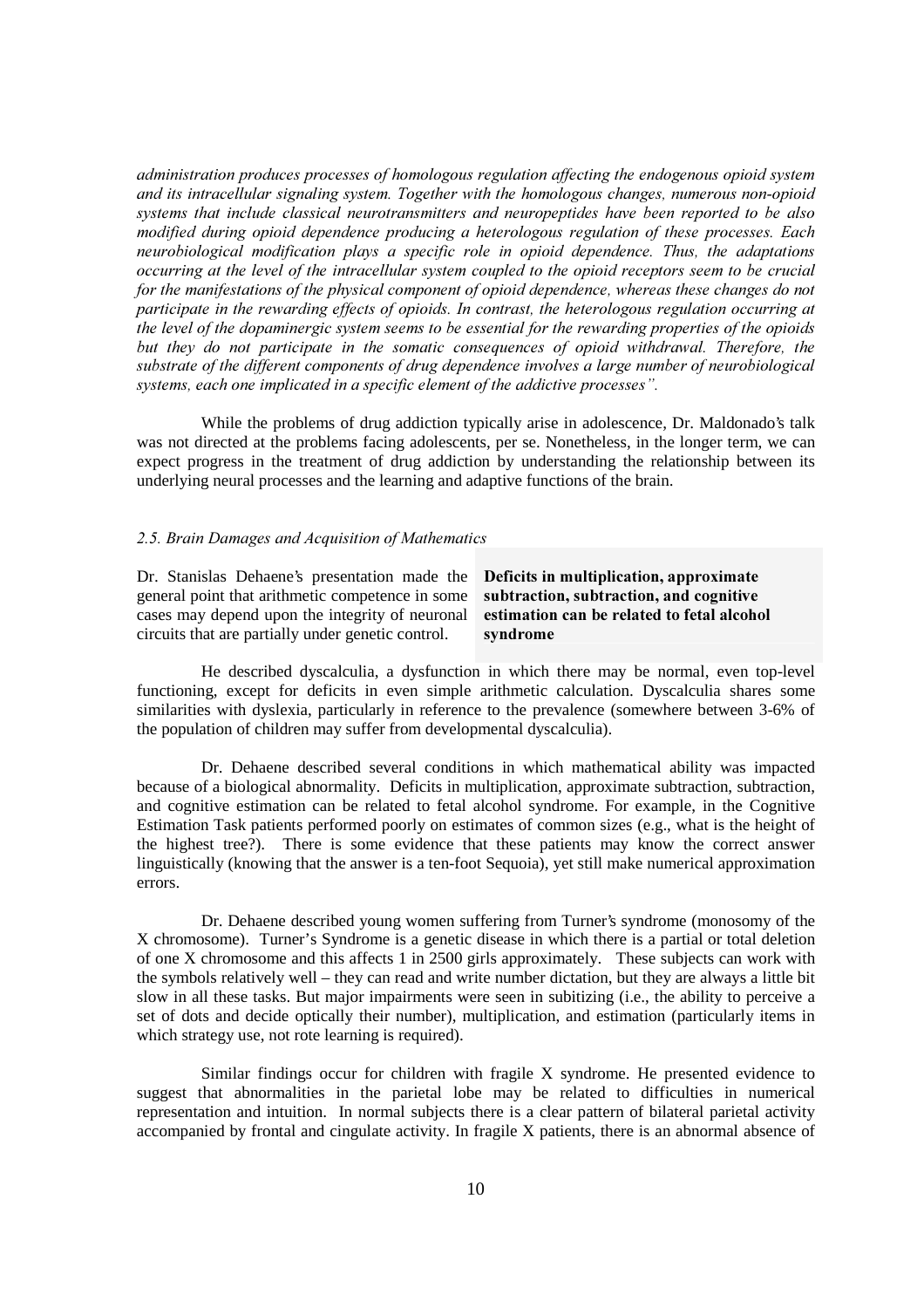activation in those parietal areas, especially in the right hemisphere. This study showed that there is a specific dysfunction (no activation) in this particular area of the brain when subjects cannot do the task. Very careful anatomical studies of that area are required to show whether there is an underlying deficit in this particular region.

 Dr. Dehaene concluded that our ability to acquire mathematics rests on basic intuitions of space, time and number, which are provided by specialized cerebral circuits. Yet, he cautioned against simple reductionistic conclusions that ignore contributions from the innate architecture, environmental influences, and instruction that recruited domain-general mechanisms (e.g., attention, working memory). Moreover, he argued against a stance of biological fixism, stressing that handicaps can be overcome with prosthetic devices, and that a better understanding of our neurodevelopmental trajectory should lead to improved rehabilitation strategies.

#### 3. The Adolescent Brain as a "Work-in-Progress" and Youth Learning

#### 3.1. Implicit and Explicit Learning

 There is much debate about the existence and character of implicit vs. explicit learning and its relationship to instruction. In his talk, Dr. Pio implicit as opposed to explicit learning Tudela illustrated how cognitive neuroscience

### Experiments using imaging techniques indicate different neural circuitry supporting

Research could be used to help clarify and explicate debate among cognitive psychologists about the existence and characteristics of dissociable human learning systems. When a person learns about the environment without intending to do so and learns about it in such a way that the resulting knowledge is difficult to express, this process is often referred to as "implicit learning". By contrast, learning in which intentional attention is paid to the encoding of knowledge and in which retrieval is more conscious is called "explicit learning". Dr. Tudela linked implicit/explicit learning to characteristics of adolescence and early youth cognition.

 Dr. Tudela showed that the results of neuropsychological studies (research with amnesic patients, Parkinson disease and Huntington's disease patients) and experiments using imaging techniques indicate different neural circuitry supporting implicit as opposed to explicit learning. During his presentation, he noted:

 $PET$ <sup> $\frac{1}{4}$ </sup> scans of subjects taken while they are performing random versus fixed sequence blocks of trials show that different brain areas are involved in single and dual task (competing stimuli) conditions. For the dual task condition, they include the left supplementary motor area, motor cortex and a more posterior focus (spanning the borders of Brodmann<sup>15</sup> areas 40 and 7). This parietal focus is supposed to be part of the "where" processing stream implicated in processing *spatial information. For the single task condition, more inferior cortical regions were found, going* from bilateral changes at the junction of parietal/occipital cortex and then becoming lateralized to *the right hemisphere (in area 21) of temporal lobe that has been related to the "what" pathway related to object identification. The main frontal regions include premotor cortex (area 6) and* dorsolateral prefrontal cortex (area 46) related to spatial working memory."

-

<sup>&</sup>lt;sup>14</sup> PET: Positron Emission Tomography

<sup>&</sup>lt;sup>15</sup> Dr. Brodmann introduced a number scheme for dividing the human cortex into many small regions, each of which has slightly different neural properties.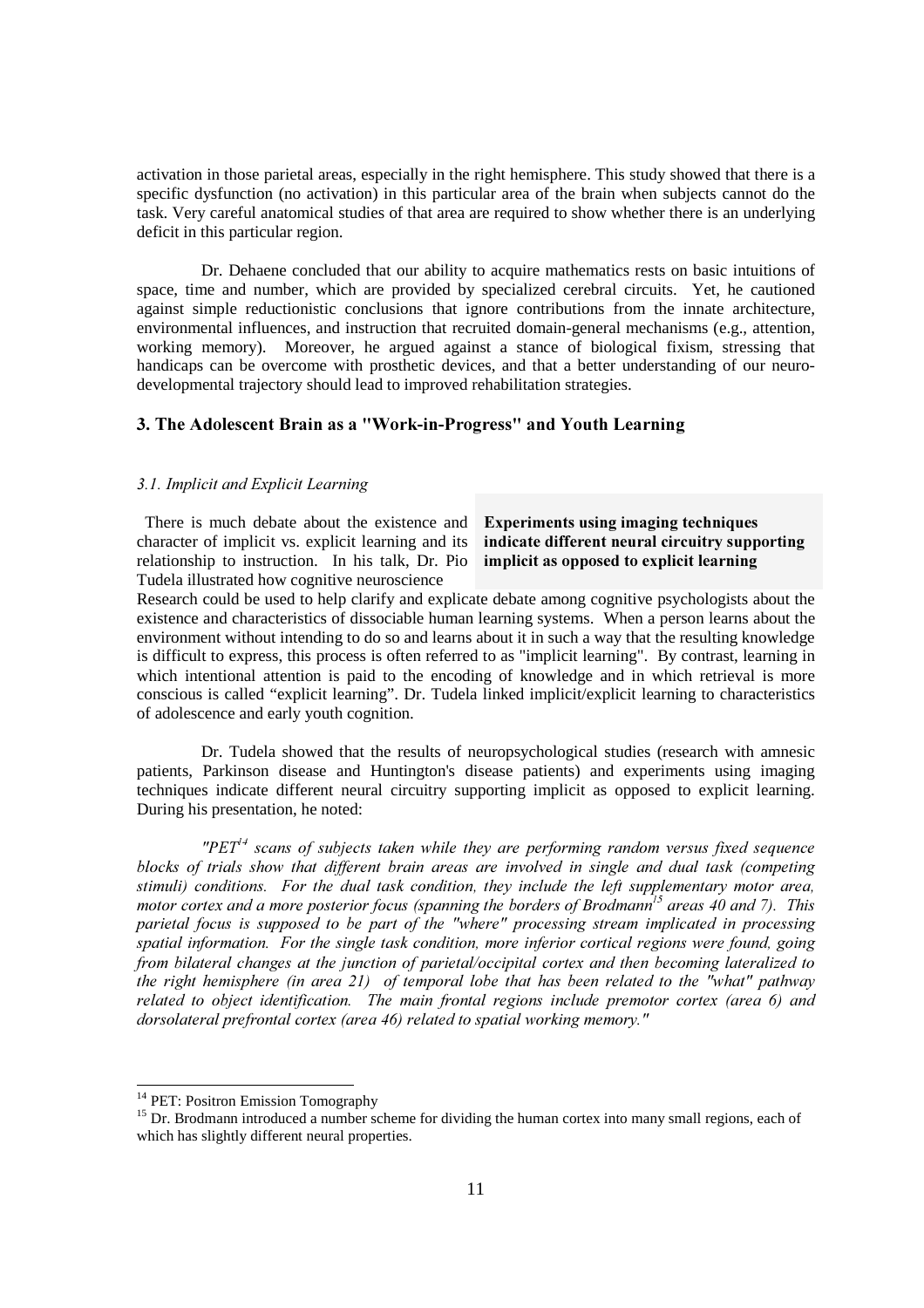Two brain-based learning systems have been proposed based on these PET data and on recent behavioral experiments indicating that in dual task situations, if the stimuli of the second task are not presented randomly but follow a particular fixed sequence, interdependent effects may appear. The first proposed system is an implicit dorsal system that learns within one dimension only, and the second is a ventral system that can learn cross-dimensional sequences (composed of a combination of two simple sequences). Interestingly, this second system learns in either an implicit or an explicit manner. Awareness as such is not required to learn cross-dimensional sequences rather it may emerge from implicit knowledge. Once explicit knowledge is acquired it may enhance activity in the brain regions that sustain implicit cross-dimensional learning and activate additional brain regions.

Dr. Tudela listed characteristics of implicit Expertise often depends on exposure over learning (i.e., inductive, unconscious, and abstract) to link it to instructional strategies, recommending that instructors remain aware that:

many hours to particular cases, rather than the learning of sets of rules

1.- Regular exposure of efficiently planned tasks in a rich learning environment can support inductive learning.

2.- Explicit theoretical instruction can support and guide, but not replace, the role of practice, particularly with regard to procedural knowledge learning.

3.- In some cases, explicit knowledge may interfere with implicitly acquired knowledge.

4.- Implicit learning may be an important factor to explain expertise. Expertise often depends on exposure over many hours to particular cases, rather than the learning of sets of rules. Supporting this notion is the finding that experts are often unable explicitly to describe their decision making.

5.- New research on hunch and intuition by Dr. Lieberman links social intuition and implicit learning. Dr. Liebermann related social intuition to the development of nonverbal decoding skills acquired by means of implicit learning. Thus, in learning, social aspects of the process should not be neglected.

#### 3.2. Maturity of the Prefrontal Cortex?

Dr. José-Manuel Rodriguez-Ferrer in his Brain imaging data that shows that the presentation raised an hypothesis. He suggested prefrontal cortex is slow to mature even an alternative way to understand some of the among those in the  $20$  to  $30$  year age bracket difficulties facing adolescents and young adults

by relating psychological maturity with measures of the maturity of the prefrontal cortex, and not to attribute the characteristic social, behavioral, and psychological characteristics of adolescents to some possible hormonal substrates. Dr. Rodriguez-Ferrer's claim is based on brain imaging data that shows that the prefrontal cortex is slow to mature even among those in the 20 to 30 year age bracket.

 The prefrontal cortex can be, functionally, divided into three main regions: the dorsolateral prefrontal cortex, the lateral- and the orbital cortices. The dorsolateral prefrontal cortex is mainly related to the cognitive functions of the prefrontal cortex, in particular with processes involving attention and mnemonic functions (working memory) and in the planning of behaviours. Lesions of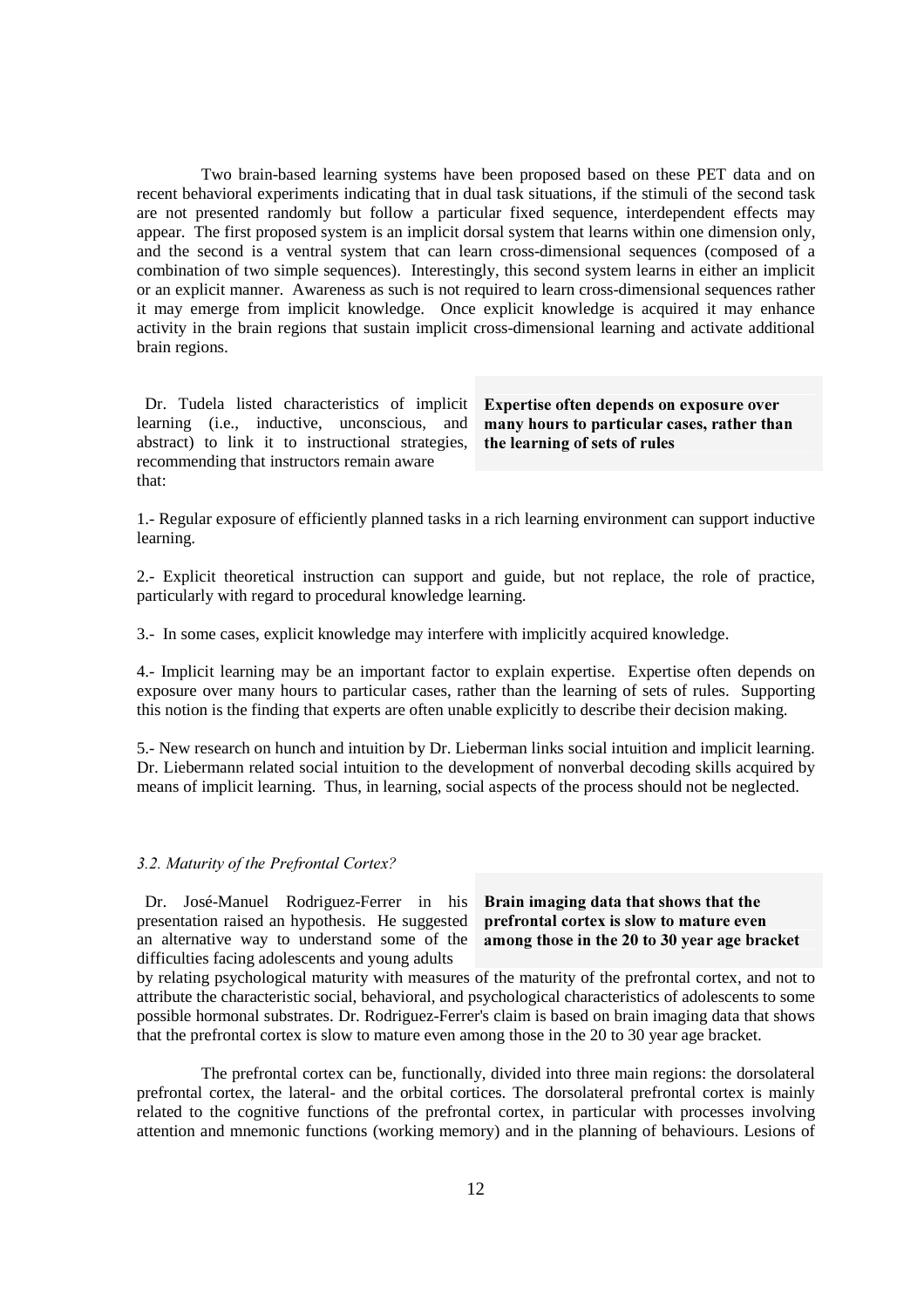this area produce severe cognitive inabilities in humans. One of the most striking is the inability of making correct planning of behaviours and to inhibit sensory interferences. On the other hand, the other two regions of the prefrontal cortex (the lateral and the orbital cortices) are related to social behaviours, regulation of emotions and motivation. Lesions of these regions produce dramatic changes of personality (impulsitivity and irritability), deficits of emotional control and impairment of moral judgement.

 The activity of the frontal cortex involves the participation of other structures to which it is connected. Thus, the dorsolateral prefrontal cortex is mainly connected with parietal and temporal association cortical areas. Meanwhile the lateral and orbital areas are mainly connected with limbic structures such as the hypothalamus, the amygdala, the entorhinal cortex and the ventrotegmental area of the mesencephalon (VTA).

 Recent studies using magnetic resonance techniques have obtained brain images from adolescents (11-22 years) and young adults (22-30 years). The most striking results derived from these studies show: (i) that during adolescence brain volume and myelination (the process by which neural connections are matured, and measured as amount of white matter volume) increased linearly during adolescence; and (ii) that the prefrontal cortex is the only cortical area that continues with the process of myelination after adolescence. This prefrontal maturation seems to occur throughout all the young adult period (22-30 years of life).

 Linkages between these measures and adolescent development remain speculative and await scientific study.

#### **3.3. Mental Simulation**

In his presentation, Dr. Stephen Kosslyn The Reality Simulation Principle holds that discussed the role of mental simulation in mental images have the same effects on the thinking. In particular, he described the Reality Simulation Principle, which holds that mental Images have the same effects on the mind and

### mind and body as the corresponding actual situation

body as the corresponding actual situation. He showed a Shepard mental rotation task and a gear/pulley task, each of which requires one to mentally simulate the task in order to solve it. Dr. Kosslyn made three main points in his talk: (a) there are distinct types of imagery; (b) there are individual differences, people are not equally good at the different types of imagery; (c) there are task-by-abilities compatibilities. The Reality Simulation Principle has two main applications in the context of education: (1) for teaching reasoning (e.g., as in the above examples of spatial mechanical reasoning, but it can also be used forsymbolic reasoning); and (2) as a memory aid.

 Based on his brain-scanning studies, Dr. Kosslyn reported that approximately 2/3 of the same areas used in vision are also used in visual mental imagery. He noted (using a monkey brain as an example) that every area that projects downstream (i.e., an "afferent" connection) to another area receives from it a feedback connection (i.e., an "efferent" connection). Building upon this feature, Dr. Kosslyn claimed that in mental imagery people actually "play the visual system backwards," using information stored in memory to activate parts of the brain the receive input from the eyes.

 Dr. Kosslyn described the visual system, by using the oversimplification of it's having a "what" system (which runs along the bottom part of the temporal lobe) and a "where" system (which runs up to the back top part of the parietal lobe). If an animal is trained to make a shape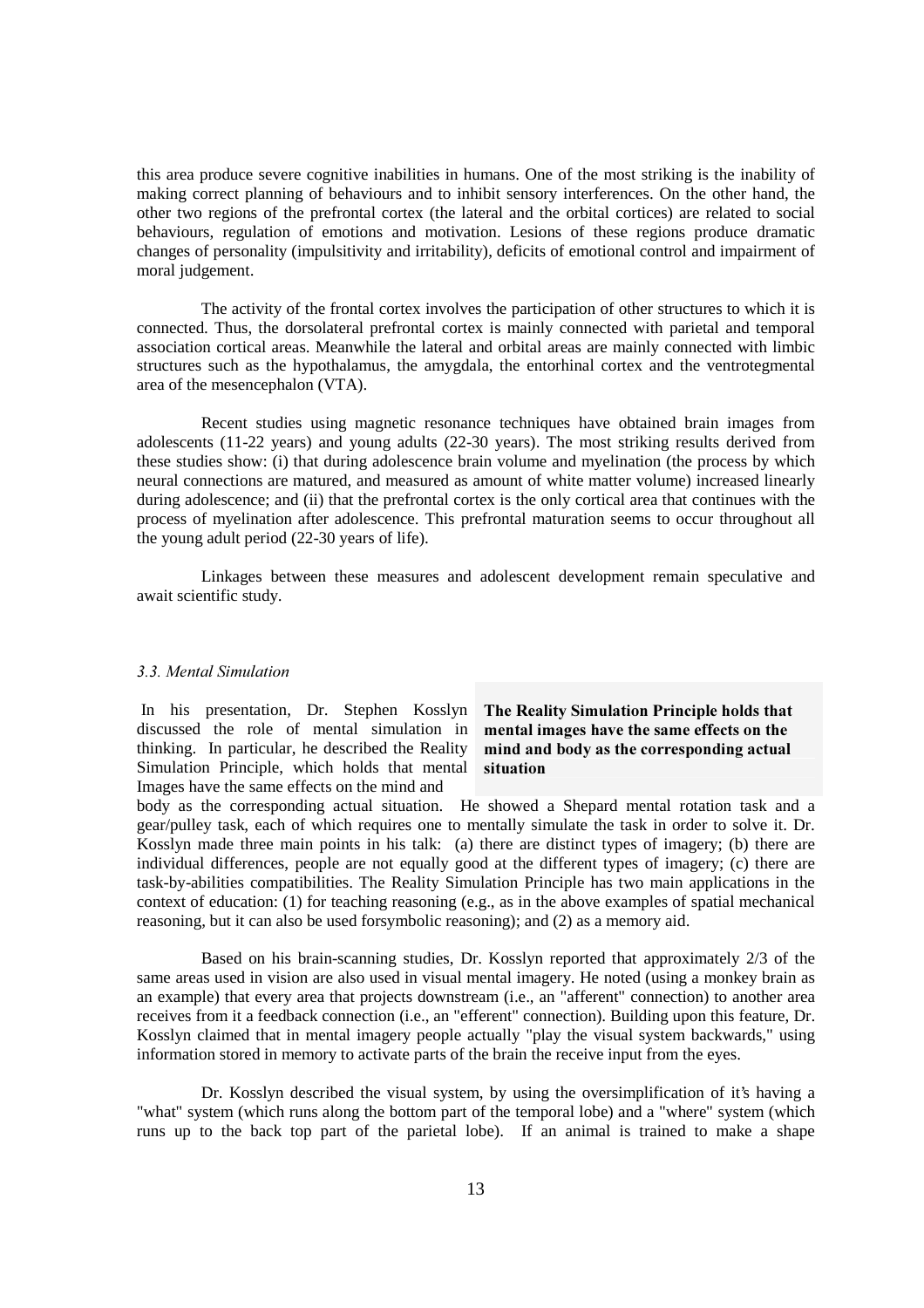discrimination and then the bottom parts of the temporal lobes are removed, the animal has a deficit in shape discrimination, but not in location discrimination. Equally, a lesion in the back top parietal lobes devastates the ability to discriminate between locations, but leaves relatively intact the ability to discriminate between shapes.

 Dr. Kosslyn distinguished four different forms of mental imagery, obtained by intersecting two distinctions. First, between depictive and spatial imagery, which is the distinction between the "what" and "where" system. Spatial imagery is for locations, independent of what is actually there; it is concerned with locations, not shapes. Second, categorical vs. specific ("co-ordinate") processing with the left hemisphere of the brain's being better at categorical kinds of processing, whereas the right is better at processing specific examples or instances (not categories). Intersecting these axes results in four cells by combining depictive and spatial versus categorical and specific.

 More specifically, a categorical representation defines a class, for example, hinged things, or the equivalence class, "left of" some object, which allows for broad generalizations. Categorical representations, however, lack a precise metric. A second representation, one that is co-ordinate, is required in order to specifically locate an object. Categorical representations discard precise metric information, while co-ordinate representations retain it.

 Dr. Kosslyn then described a number of experiments to show that in normal subjects there is hemispheric specialization associated with categorical vs. co-ordinate representations: the right cerebral hemisphere is better with the metric, the left with the categorical. In one experiment, he showed that when a subject is given a decision that requires a precise metric calculation (i.e. which of two dots are closer to a line) the decision is more rapid when stimuli were presented initially to the right hemisphere. The converse held true for categorical representations. Categorical location judgments (e.g. deciding whether something was "on" or "off" something else) were more rapid when the stimuli were initially presented to the left hemisphere.

 Corroborative evidence was found in patients with brain damage: left parietal damage impaired the ability to do categorical spatial relation tasks (as measured by both time and errors); right parietal damage impaired co-ordinate spatial relations. Further confirmation came with a PET neuroimaging study. When subjects were asked whether an X was within half an inch of a bar, the only activation was in the right hemisphere for this co-ordinate task. For the categorical task ("Is X above or below the bar?"), all the activation was in the left hemisphere.

 Dr. Kosslyn provided evidence that there is a similar hemisphere specialisation for imagery. He described a task in which in the co-ordinate version, subjects were required to build up a figure using segments in which they had to remember precise positions. In the categorical condition, the sujbects were required to build up a figure on the basis of its verbal description. When subjects were cued to visualize, those forming images on the basis of memorized descriptions only showed left hemisphere activation, whereas those forming images on the basis of memorized co-ordinate representations showed only right hemisphere activation.

 Dr. Kosslyn concluded that there are different forms of imagery. He noted that on-going research in has laboratory indicates that any given person typically can use one form more effectively than the others, and thus it is most useful to take advantage of such differences when using the Reality Simulation Principle in education. Specifically, information should be presented in a the way information that takes advantage of a given person's "cognitive style." One size does not fit all.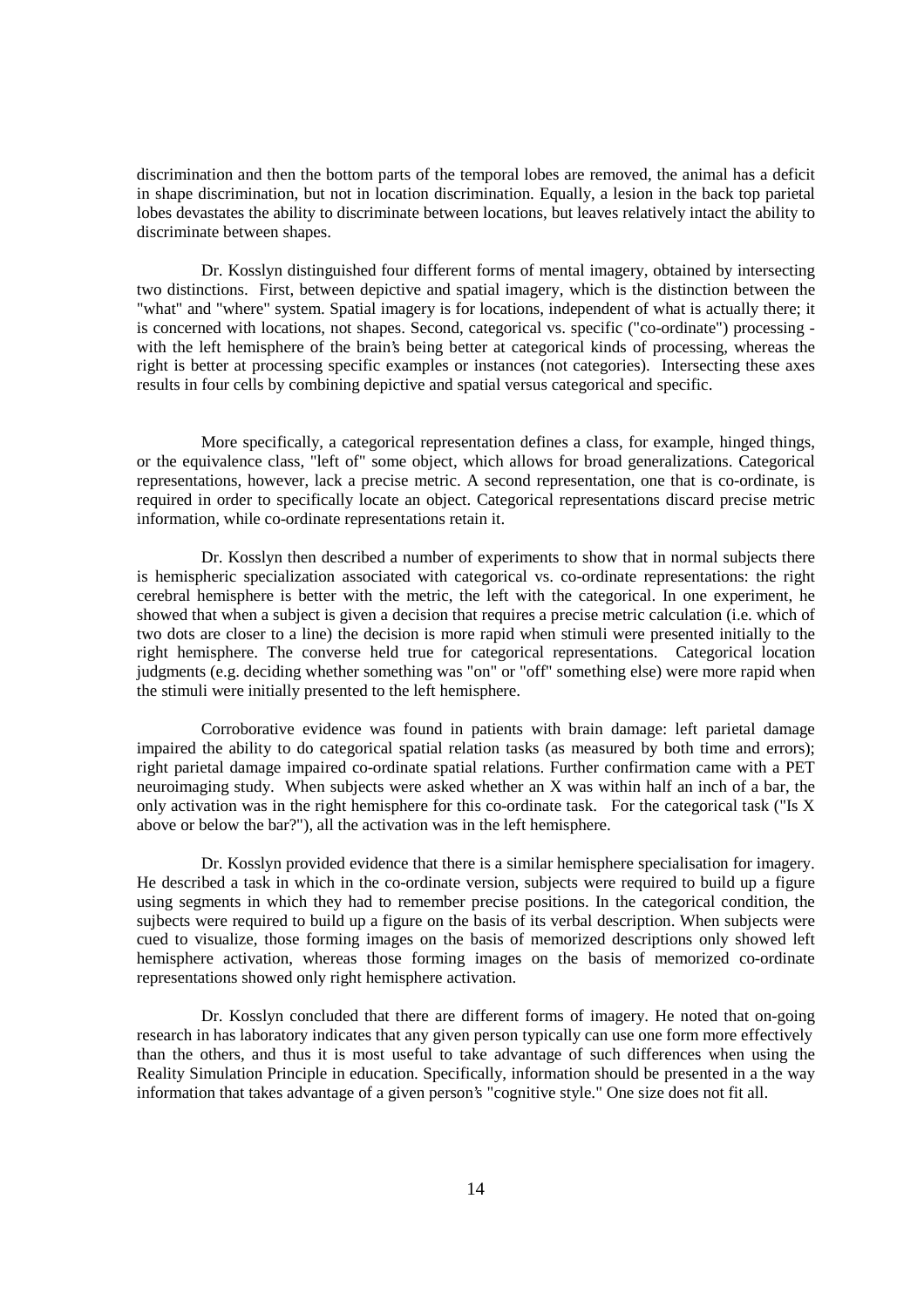Dr. Diego Alonso's presentation dealt with the The brain recruits different regions to evidence suggesting brain mechanisms in the accomplish different tasks in mathematics acquisition of mathematical skills.

Dr. Alonso pointed out that much of the brain research findings that arrive at the classroom level do so in a very simplistic fashion. For example, teachers and parents hear about "left brain vs. right brain" processing. This level of analysis is very coarse and provides little guidance for instruction.

 By contrast, recent research in mathematics learning and its relationship to neuroscience (particularly the work of Dr. Dehaene) has shown that the brain recruits different regions to accomplish different tasks in mathematics. Both behavioral and brain-imaging studies suggest that the processing of exact arithmetic uses the left frontal lobe (a region usually active during verbal memory tasks). On the other hand, arithmetical estimations involve the left and right inferior parietal lobes (areas associated with visual and spatial tasks). The prefrontal cortex and the anterior cingulate cortex play an important role during complex calculations by controlling nonautomated strategies. It should be noted, however, in mathematical processing that other parts of the brain are involved in addition to the ones noted.

 Dr. Alonso then asked the audience to consider several promising directions for neuroscience research in mathematics learning and problem solving. He pointed to work by Dr. Margarete Hittmair-Delazer showing that a patient with acalculia, who failed to solve very simple arithmetical tasks (for instance, 5x4, 7-3), nevertheless, was able to calculate the value of some simple algebraic expressions. By this example, Dr. Alonso showed the vast amount of work that yet must be traversed for neuroscience to be able to understand deeply teenagers' learning of advanced mathematical problems, such as those of algebra, analytic geometry, trigonometry, complex numbers, probability, and so forth.

 Dr. Alonso speculated that the circuits devoted to coordinate these "complex" mathematical tasks are possibly located in the *prefrontal cortex* and the *anterior cingulate cortex*, which are related with the supervision of nonautomated behaviors (planning, sequential ordering, decision making, error correction, maintenance of intermediate results, and so on). Solving a nonelementary mathematical task requires the *prefrontal cortex* to coordinate the actions of several networks implicated in it.

 Yet, as Dr. Alonso pointed out: the brains of teenagers are a work in progress, raising questions about the appropriate time, and (perhaps more important) the appropriate way, to teach advanced mathematics in the context of these observations about brain maturation. Dr. Alonso also suggested that number sense is a spatial intuition, which may involve the inferior parietal lobes, and wondered whether the traditional mathematical formalism-only version allowed students to use their intuition most effectively.

 On a more speculative note, Dr. Alonso pointed to the work of Dr. George Lakoff and Dr. Rafael Nuñez suggesting further possible work for neuroscience: to what extent do people use, image-schemas (that is to say, spatial relations such as containment, contact, center-periphery, etc.) and *conceptual metaphors* (cross-domain mappings preserving inferential structures) to create and understand mathematics?

Any or all of these areas may prove fruitful for future research involving neuroscience.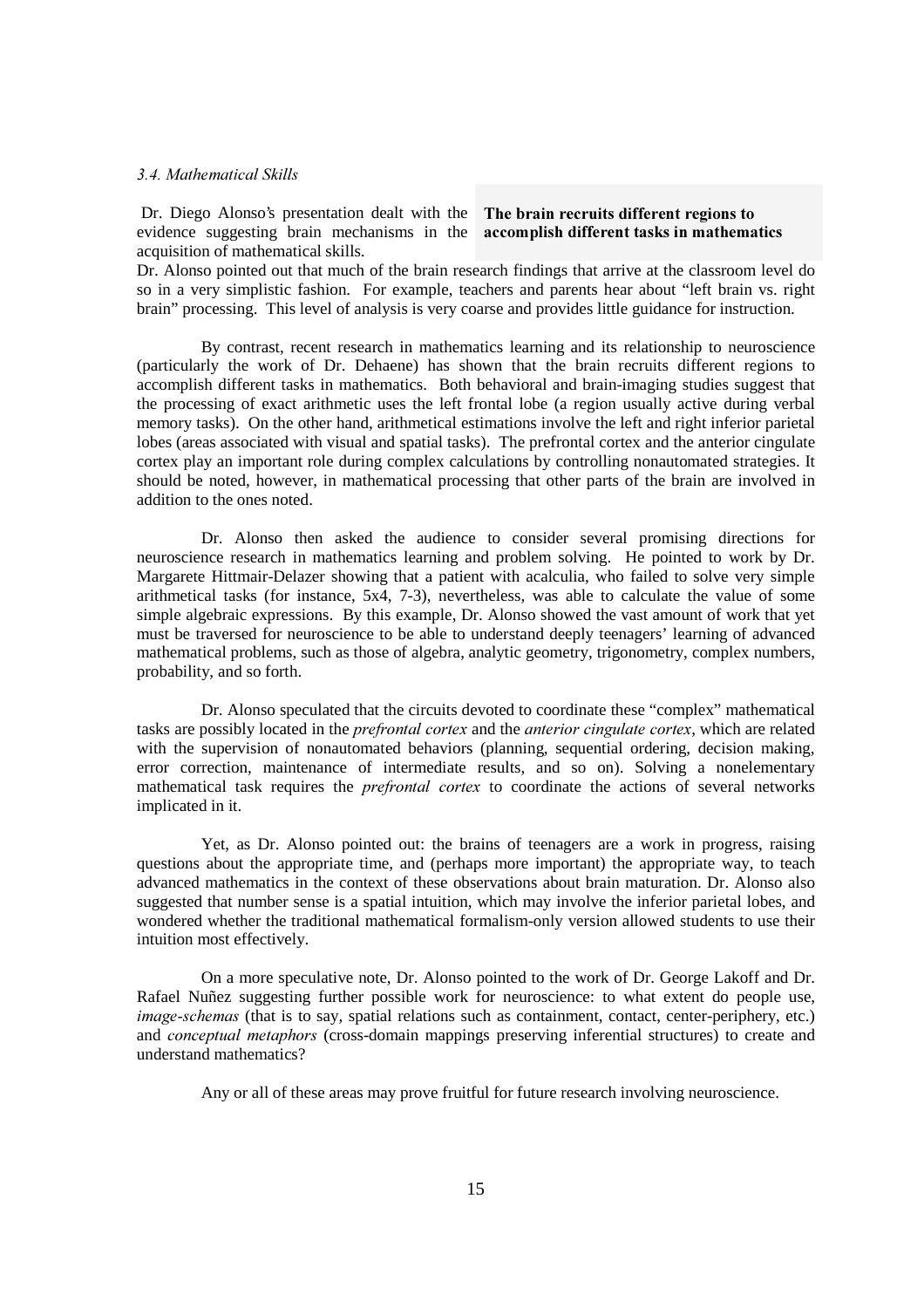#### 3.5. Reading Skills

upon the talk he had given at the first forum. He in distinguishing the difference between a elaborated on how humans master the cultural normal reader and a dyslexic reader skill known as reading, pointing out the

# In his presentation, Dr. Bruce McCandliss built At least one brain region appears to be critical

importance of developmental impairments in the acquisition of this particular skill. With the shift from struggling to sound out words to automatically recognizing words, it appears that different brain mechanisms come into play. This insight may hold important implications for interventions aimed at young readers as well as for understanding the development of adult level word recognition expertise.

 At least one brain region appears to be critical in distinguishing the difference between a normal reader and a dyslexic reader. This region (involving the superior temporal gyrus on the left side of the brain somewhat near the primary auditory cortex) has been suggested by Dr. Hickock and Dr. Poeppel as being involved in attending to the sound structure of words at the level of phonemes. Dr. Elise Temple at Stanford University found that, like many of the adult fMRI studies of dyslexia, 10-year-old children with symptoms of dyslexia fail to normally activate this brain region during tasks related to reading and phonological skills: Instead, the dyslexic readers show a greater than normal recruitment of a frontal region, perhaps as a way of compensating for their core difficulties with phonological processing.

 Then Dr. McCandliss described a new line of specialized intervention work (which he conducted with Dr. Isabel Beck) that was specifically crafted to help a group of reading impaired children attend to the phonemes within the words they were reading. He tested his intervention in a 12 week study by randomly inviting half of these children to work through 24 sessions of the intervention and inviting half to join a waiting list to receive the same intervention later (the control group). Over the course of the 12 weeks the control group maintained a stable pattern of reading deficits marked by an inability to read novel words and low reading comprehension, even though many in this group had schooling and tutoring opportunities during this time. In contrast, the intervention group improved in accuracy for each phoneme position within a reading test of novel words. Standardized tests were used to compare the gains that the intervention group made over the 12 weeks (25% of a year) to the progress that most children make in an entire year. The intervention group's decoding skill improved by 120% of the gains children typically make in a year and their general reading comprehension levels improved by 60% of the gains children typically make in a school year.

 Dr. McCandliss explained that we can now trace how specific learning experiences might impact particular brain mechanisms. Expanding on some of the early fMRI work with these children that he presented at the New York forum, he demonstrated how fMRI can be used to not only compare brain activity differences between reading impaired and non-impaired children, but how repeated scans in the same children can be used to investigate the impact that the intervention described above leads to changes in the brain areas children recruit while reading. This exciting work builds upon the observation that good readers showed robust activation in the left superior temporal gyrus region for both familiar words and novel word forms, whereas reading impaired children showed no such activation in this region during the same task. These same reading impaired children returned for a second scan after the 24 sessions (three months) of the cognitive intervention involving Dr. Beck, and there was evidence that these children increased their recruitment of this area both for the familiar words and for the novel word forms.

 Dr. McCandliss then shifted the focus of the talk to the development of expert-level perceptual skills. He discussed accumulating evidence that as adults spend hundreds of hours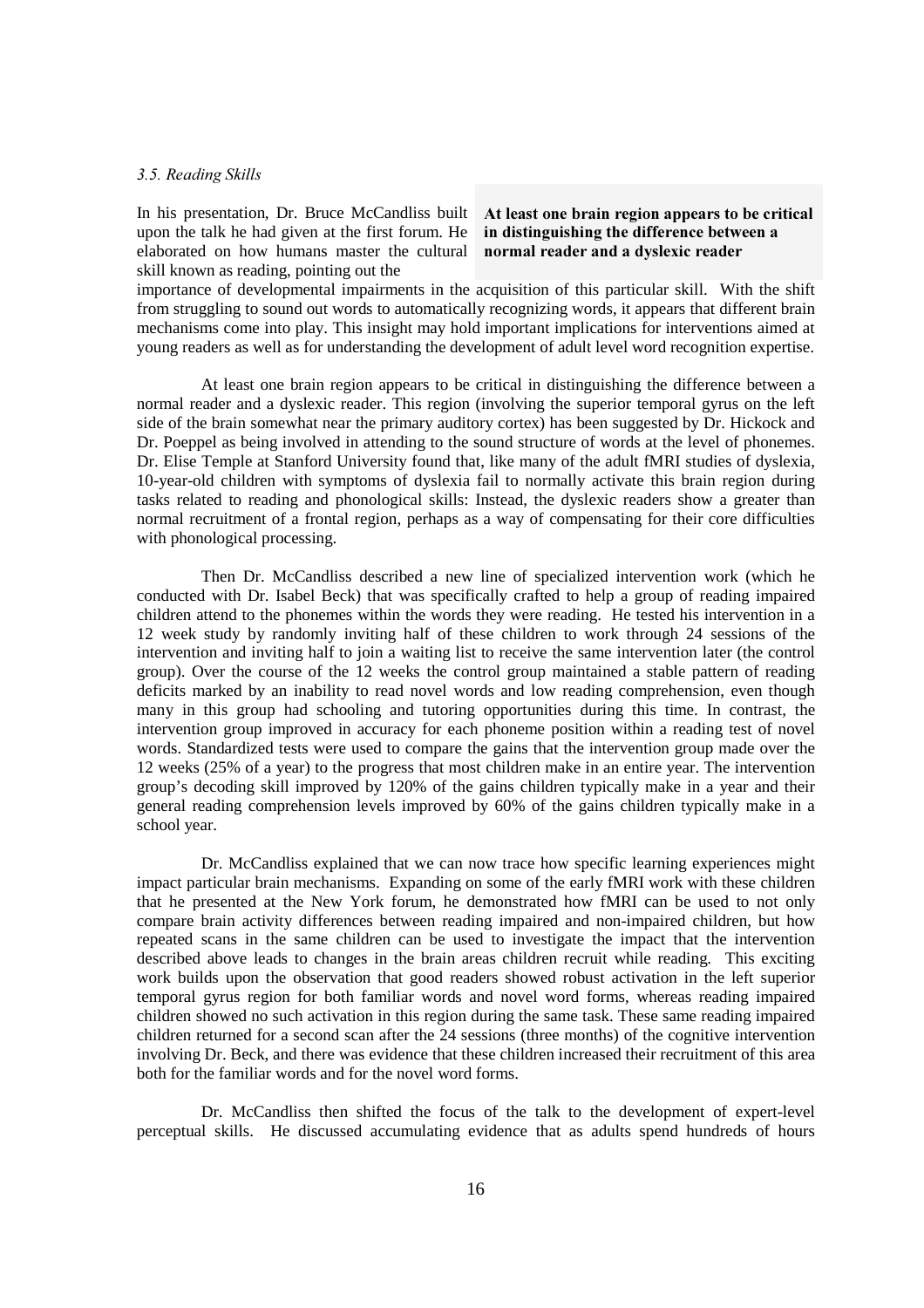developing expert level recognition skills. There are changes that take place in the functional organization of parts of the visual cortex. Many studies in primates and other work have demonstrated that the expertise of these species in face recognition is in part supported by specific areas in the visual system that appears to be specifically specialized to respond to faces (the fusiform face area of the extra-striate cortex). Furthermore, recent studies by Dr. Gauthier suggests that similar sorts of expert specialization in the perceptual systems of the brain can be learned in adulthood as a result of extended hours of practice: she used fMRI to study the visual brain systems of expert ornithologists and experts on cars to discover specialized activity in this extra-striate region (adjacent to and somewhat overlapping with the fusiform face area) for these experts, but only when viewing pictures related to their own area of expertise.

 Following from this example, Dr. McCandliss asked us to consider a larger question: do visual areas of the human brain become specialized for processing visual words? He cited converging evidence that when a subject was presented with visual words, versus some other control condition, there was increased activity in an area of the extra-striate cortex often referred to as the "visual word form area". This same area is not activated by spoken words, suggesting that it is specifically related to processing the visual forms of words (rather than the sounds or meanings of words). However, there are currently many questions about how this area develops this specialization over learning experiences, and what sort of information about words it represents, what computation it carries out, and what role it plays in the split second during which our brain turns information about letters in the eye into information about word meanings in the mind. All of these questions are the subjects of active investigations in several labs.

One big question is what form of information about visual words does the visual word form represent? Does it represent abstract information about visual words such that it can respond to two very different visual forms (i.e."read" vs. "READ") as if they were the same? Does it just code information about letters, such that it would respond the same to "READ" and the anagram "DARE"? Dr. McCandliss presented preliminary evidence from his recent fMRI work investigating these questions in skilled adult readers. Using a habituation paradigm, he presented the same visual stimuli (i.e. "read") over and over until the visual word form stopped producing a response. He then demonstrated that when he presented a probe stimulus with the same letters reorganized into a new word (i.e."DARE") there was a robust response from the visual word form system, but when he presented the same word in new visual features (i.e. "READ") the system did not respond: Apparently the visual word form system codes some form of abstract information beyond letters; and might be involved in organizing letters into particular words.

Dr. McCandliss also showed evidence for an During the first  $100 \text{ ms}$ , the brain has no idea "eye-mind lag" that is less than 250 ms using whether it's looking at an English word or a ERP methodology $(in$  which the head is consonant string surrounded with electric sensors, and samples

of the electrical activity are taken 250 samples per second). Dr. McCandliss and colleagues found that during the first 100 ms, the brain has no idea whether it's looking at an English word or a consonant string, after this, around 150 ms, the visual word form system starts to differentiate between strings of consonants and letter strings that might form real words.

 These effects vary with maturation. Even for average reading 10-year-olds, when presented with words that they know really well versus consonant strings that they have never seen before, show a very muted response, which appears to be specific to memorized words. However, adults show a visual word form response that is robust for both words they know well, and for novel letter strings that could be legal words, since they follow the regular patterns of the English language for combining vowels and consonants into pronuncable words (the grapho-syntactics rules). Apparently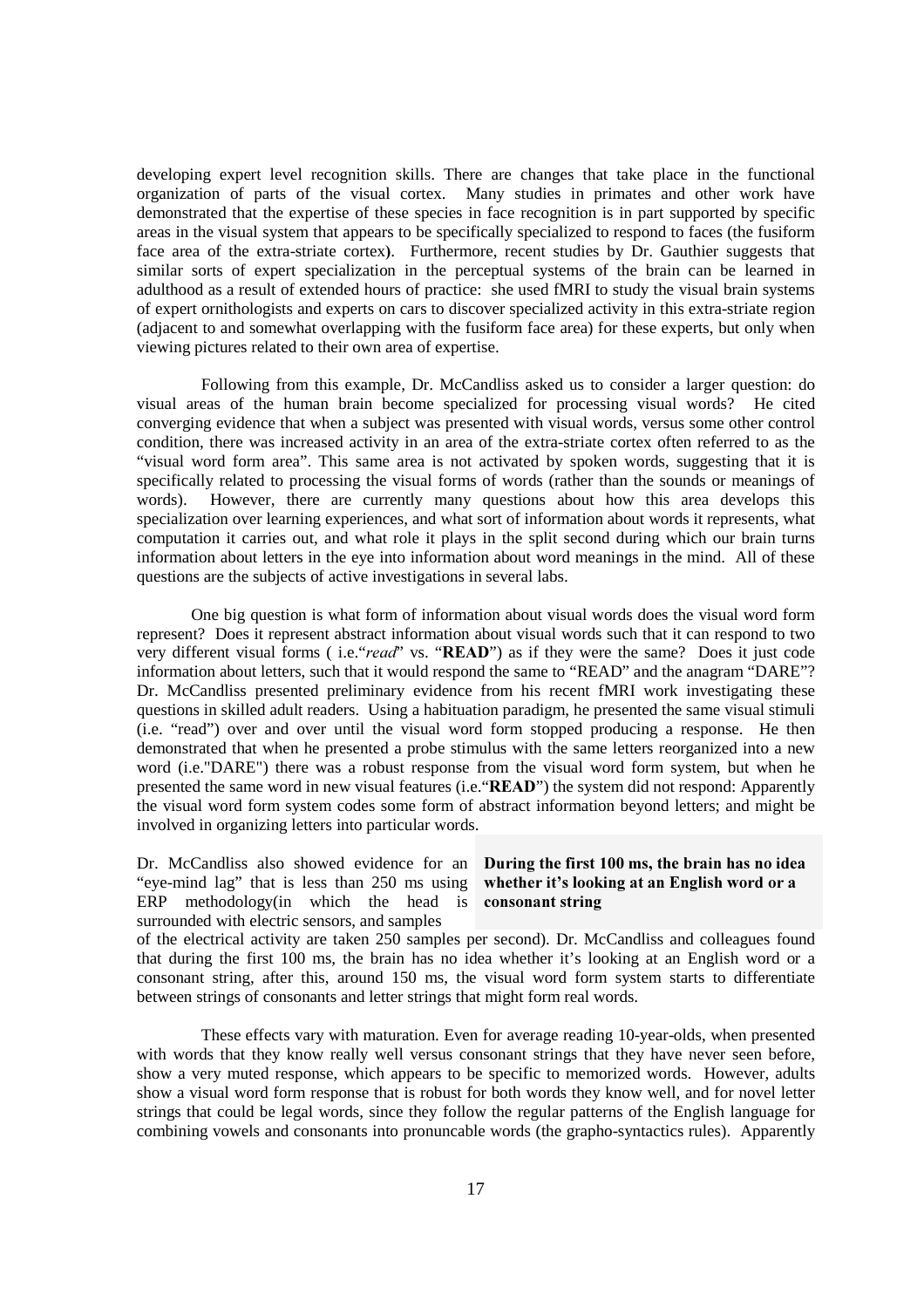sometime between age 10 and adulthood the visual word form system develops this form of expertise.

 Dr. McCandliss ended his presentation by noting that he and his colleagues intend to further explore these areas and their relationship to the development of expertise in reading across the lifespan. Between 5 percent and 10 percent of school children have difficulty in reading. The social and personal costs of reading difficulties are, of course, enormous, and thus so are the potential impact of scientific insights.

#### 4. Conclusions by Sir Christopher Ball<sup>16</sup>

Sir Christopher Ball, who was the "rapporteur général" of this forum, as well as in New York, grouped his remarks "around three headings: first, the value of the forum; second, the emergence of the new learning science; third, some possible implications for the future.

We can offer the "spectacles of learning" perhaps as a result of these discussions

*"We have enjoyed a most fruitful conversation and we proved that we can converse from* our different points of view and our different areas of expertise and knowledge. We have had a valuable exchange of information, and most of us carry away some new findings, which will be *critically important in the months and years ahead. You have seen, I have seen, the thirst of both* education and policy makers for scientific insights in this area. That thirst for insights on behalf of education and policy has to be balanced with the caution that our scientists, led by John Bruer, have *repeatedly given us. The warnings about the dangers of oversimplification, of drawing premature* conclusions and making premature applications of findings (that still are in the realm of being tested and fully understood) were very clear. The challenge here is to distinguish between facts and fiction.

*I* was very taken by a discussion, which *I* think of as the "spectacles and cheating debate": *it raises quite an issue for the work we are doing together. Brain scientists might in their work be* able to give us insights, procedures, which will enable young people to do what I am now doing, place a pair of spectacles so that I can again see you all. We can offer the spectacles of learning *perhaps as a result of these discussions. Some educators, and I was one of them, ruefully commented:* "but isn't that possibly like cheating?" The functions of education are not just to develop skills and to socialise people so that they can play a part in our complex societies, but also traditionally to sort them (by ability and aptitude). As we help people become more skilful, sometimes or often the sorting *function gets in the way: we should have to come back to the "spectacles and cheating debate".* 

*Do we in our schooling sufficiently take account of the fact that has been put in front of us,* that the teenage brain is merely a work in progress? The implications for educational policy and practise are absolutely enormous. And then Guy Claxton's remark, "learning is learnable", is a huge *challenge to the way we practise and think about education and the systems we create to help people to learn* 

*The richness of this conference is such that it would be quite easy to hold another conference over the next 2 or 3 days on the missing agenda<sup>17</sup>. What might have been discussed at this conference but was not, or was only discussed in passing? We have not done justice to gender, though we have touched on it once or twice. We have not done justice to cultural diversity and its* 

1

<sup>&</sup>lt;sup>16</sup> Chancellor of the University of Derby, UK

<sup>&</sup>lt;sup>17</sup> Some of the topics listed in this "missing agenda" started to be addressed in the subsequent Tokyo forum.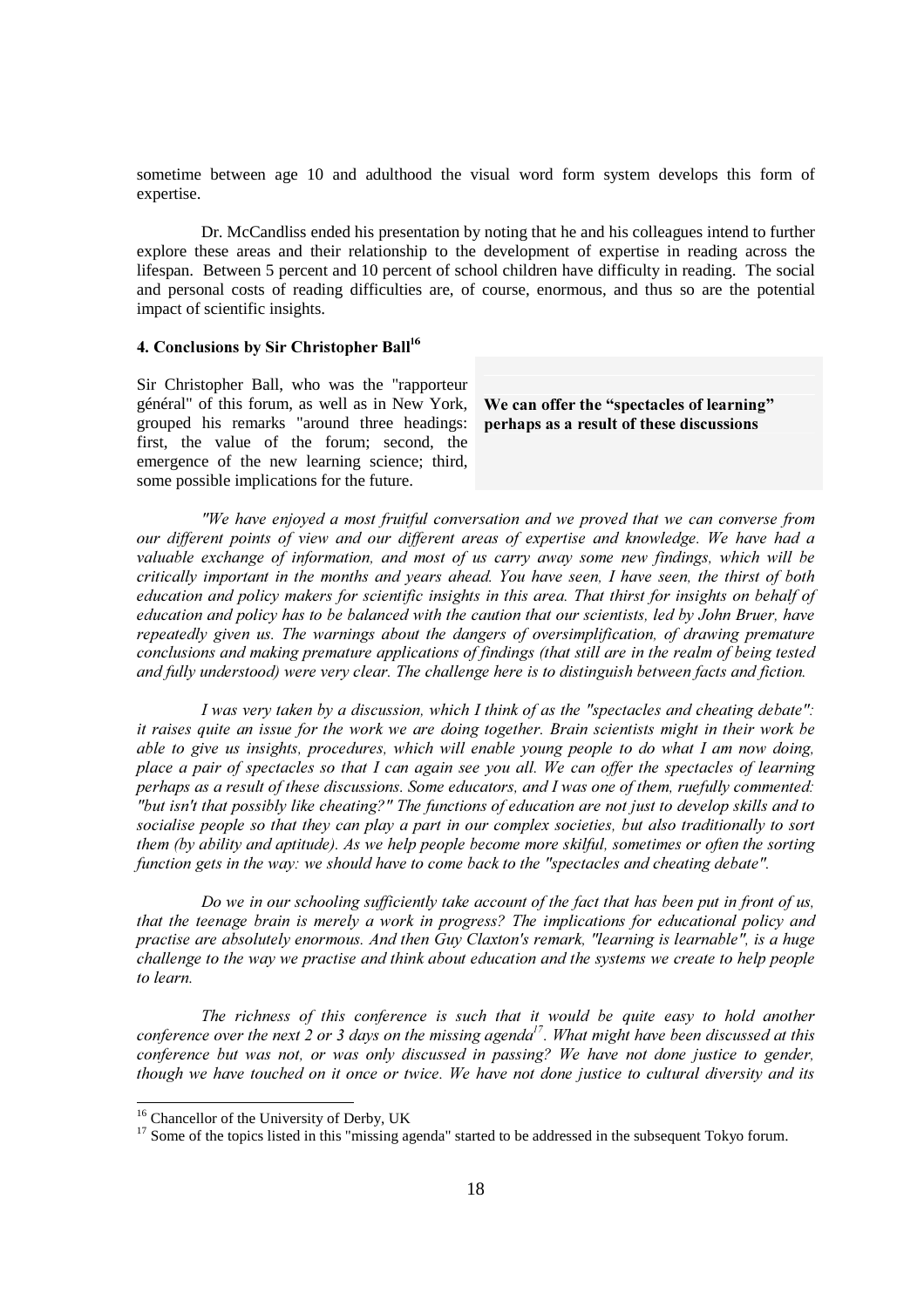implications both from the research we have heard about and for the different educational practices that have been referred to. We have not done justice to self-esteem referred to on several occasions, but not properly explored. The last item on my list of what was missing was a discussion about peer group influence. I know, as a teacher, that while teachers are important in young peoples progress, they are not as important as parents are, and while parents are important, they are not as important as the peer group is. And unless we tackle why and how peer groups are so important in the development of the growing brain, we shall be missing part of the subject from the point of view of education.

"I would like to add a word about learning science (and here I follow Rod Cocking and agree with everything he said). We have, in New York, again here and looking forward to the Tokyo forum, been privileged to be present at the emergence of a new science: the science of learning. New sciences come by harnessing two or more disciplines and gaining such fruitful insights that they become sciences in their own right. We are still discussing what the disciplines are that make up learning science, and we have one or two attempts to encapsulate them today. I think we need 5 circles: the neuroscientists and the cognitive scientists; the social psychologists; the educators; the policy-makers; and the circle of health care. As these circles interact, it is not a one-way street, it is not even a two-way street between education and brain science. I think it is more like a roundabout. The task of the new learning science in the 21<sup>st</sup> century will be the task of any science to explain, to predict, to create applications and to create in the end human benefit. I would challenge our new learning science to move from communication, which we are beginning to get quite good at, at least in these fora, to co-operation. The second challenge is to create for the general public, as well as for ourselves, a much better model of the complexity of "brain and learning", and to present it in an accessible form.

"I would like now to speculate a little on the implications of the work that we are doing together. These implications could be, and I believe will be, of considerable importance.

First. I think there is an implication that derives from the discussions of this forum: we must move away from a learning system, which is curriculum-led towards a learning system which is pedagogy-led. I liked Rod Cocking's suggestion that we needed a "science of pedagogy". Let me put that in simple language: as a learner, I know that the "how" of my learning governs the "what" of my learning. If I can learn in a way that satisfies me, I will learn anything you want me to; but if I cannot learn in a way that is comfortable for me, then I will not learn anything, even if I want to learn it, let alone if you want me to learn it. The "how" governs the "what". The pedagogy is more important than the curriculum. And yet across the world (but not everywhere), we have educational services which are curriculum-led: that is not the way to create a "brain-friendly" educational service. Here, I quote Mark Fletcher: "the key to teaching and learning is how we feel"<sup>18</sup>.

A second implication is that perhaps it is high time to think in terms of two separate professions, the sorting profession and the "skilling" profession. There is a curious oddity to the history of education in the developed world, that enables us to believe that teachers can do two activities at the same time, when it is quite obvious that the two activities get in the way of each other: sorting young people by ability and aptitude, and skilling them and socialising them so that

<sup>&</sup>lt;sup>18</sup> Dr. Heinz Schirp, as a "respondent" in Granada: "Emotions are a key factor for processes of awareness and reflection. We know from the neuroscientific research that emotional processes are a little bit quicker, faster, than our cognitive work; and sometimes, when we think that we have made a decision on a cognitive level, our emotions have prestructured our decision; what does it mean for learning and teaching?"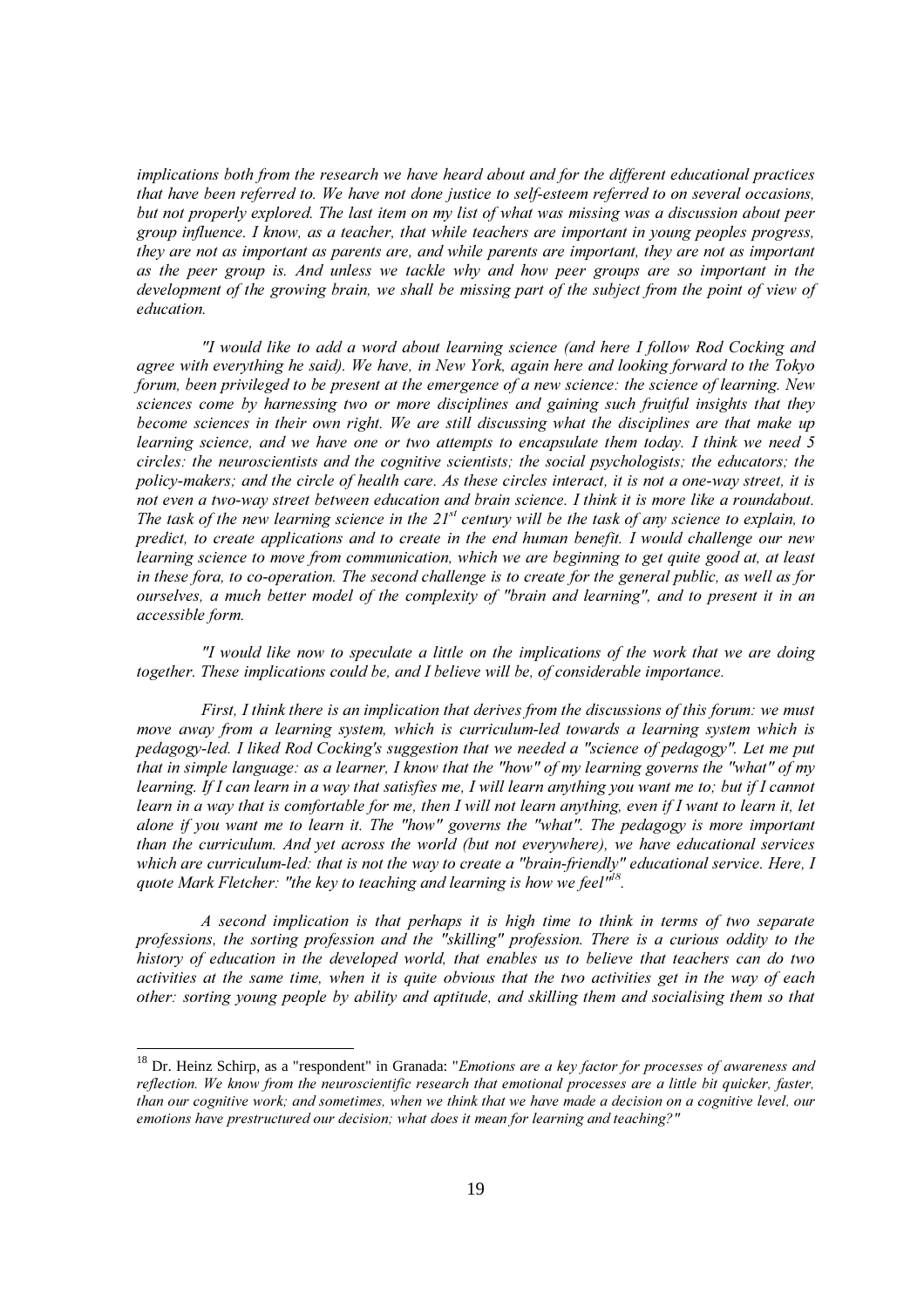*they can play a full part in our society. I am a teacher, I do not want to be a sorter, and I challenge* the educational services of the world to separate out those two activities, to create two professions.

*Third, and most important for me, is the implication that, knowing what we now think we know as a result of this forum, schooling as we know it (that curious*  $19^{th}$  *century invention based on* the factory model of industrial production<sup>19</sup>) may be unsustainable as a strategy for raising and *developing our young people in the next century. I draw here rather dramatically on Heinz Schirp's* talk. And therefore, I end with the last question for the  $21^{st}$  century arising from this forum. We may *need to bring all the skills and intelligence of this room together to bare on the question: how best* are we going to raise our young in the next century, because the model we have inherited from the *past simply is not working satisfactorily?".* 

#### 5. Challenges Ahead

<u>.</u>

1. There is a paucity of research that links findings in neuroscience to associated findings about how adolescents *learn*. A first research and policy challenge emanating from this conference is to support an active research agenda into how

Reading and mathematics learning are being rethought because of important studies conducted using the lenses and tools of neuroscience

findings in neuroscience and cognitive neuroscience can inform the learning of adolescents.

2. There is a paucity of research that links findings in neuroscience to associated findings about how to *teach* adolescents<sup>20</sup>.

 A second research and policy challenge is to support an active research agenda into how findings in neuroscience and cognitive neuroscience can inform the teaching of adolescents $2<sup>1</sup>$ .

3. Unfortunately, the paucity of research linking findings in neuroscience to findings in research and teaching *fails to act as an impediment* to those who wish to argue that they have a "brain basis" for their claims about how to teach or to learn. This observation, of course, echoes the caution of Dr. John Bruer, who repeated in this conference his invaluable caveat against amateurish claims about the assumed "brain-basis" for teaching or learning strategies.

<sup>&</sup>lt;sup>19</sup> Dr. Rod Cocking, as a respondent in Granada: "...how can we accomplish these [teaching] tasks when we know that the  $19^{th}$  century model of education doesn't work? We really need to focus on the new developments, and realise that, in throwing out this 19<sup>th</sup> century model, we have got to build on something else. We also need to recognise that we cannot build on just memorisation models: knowledge is growing so rapidly that we *cannot teach everything; but, based on what we have been hearing here, we know that we have to work on* problem solving, on thinking skills, thinking tools, learning strategies (...) or, as Guy Claxton presented it, [on helping] creative thinkers to develop a culture of knowledge of seekers".

<sup>&</sup>lt;sup>20</sup> Dr. Schirp, again: "Don't forget the teacher as a learner! (...) [The teachers] hear a lot about their subjects, about mathematics or biology, or whatsoever, but they really have a big lack in neuroscientific and psychological learning theories. I think we should look into this direction and ask what young teachers could *learn from neuroscience".* 

<sup>&</sup>lt;sup>21</sup> Mark Fletcher, during the Granada forum:  $"$ (...) this brain information is on the television, in the newspapers, *in the magazines: what does it mean for the classroom teacher?"*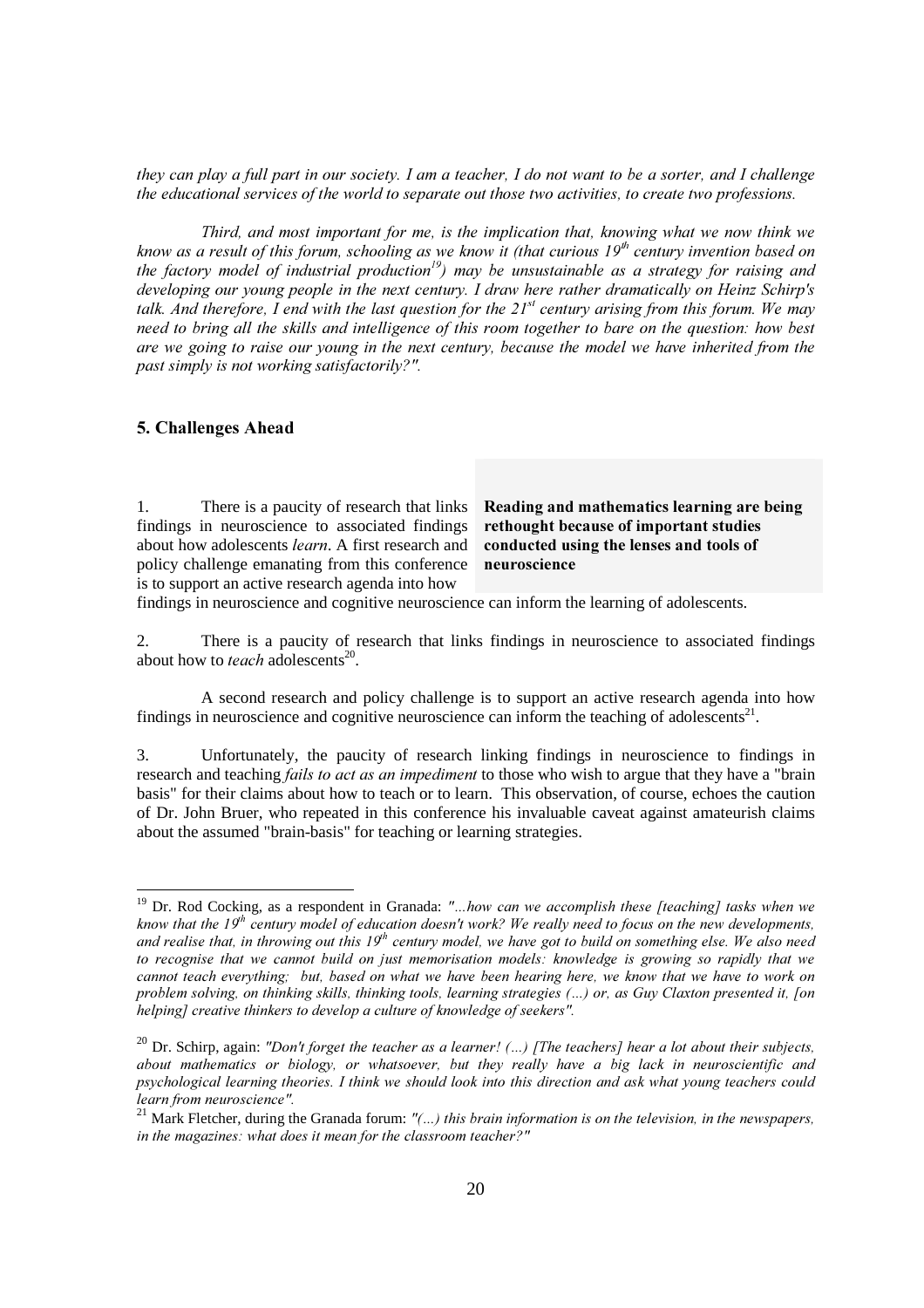A third research and policy challenge is to create a mechanism to educate policy-makers, parents, teachers, and others, about brain research as related to education. To be effective, this would need to meet several goals: (a) warn them against popular, but uninformed, ideas about brain science and learning<sup>22</sup>; (b) encourage scientists to share well-informed principles that are relevant to learning, (c) in a way that clearly communicates the limitations involved in the evidence that supports these principles.

4. Evidence for the effectiveness of learning or teaching strategies need not (and in some cases will not) have a demonstrated basis in brain science at least in the short term. Rather, acceptable evidence for policy makers may involve judging student work portfolios, using classroom tests or standardized tests of learning or it may involve evidence on learning collected using strategies from cognitive psychology. However, mere anecdotal reports about effective learning and teaching strategies will not likely advance a science of learning and teaching. Progress in a science of learning or teaching will require the development of new, powerful measures of student learning not only to advance education, generally, but also to test the efficacy of "brain-based" claims for instruction.

 A fourth research and policy challenge, therefore, is to provide professional development for teachers, parents and policy-makers to help them critically appraise a variety of chains of evidence for judging claims about how to improve teaching and learning among adolescents (i.e., not limited to "brain-based" claims). It is important to publicize effective teaching and learning strategies (i.e. "brain-based" and "non brain-based") using new forms of information dissemination (e.g., television documentaries, multimedia www sites, multimedia e-journals)<sup>23</sup>.

5. Pedagogical expertise is hard to codify, difficult to communicate, often associated with a few "good" teachers, and thus is a fragile commodity. Teaching is often, day-to-day, a solitary profession with many societal demands and often inadequate resources. These demands are particularly acute when the population of students is adolescent.

 For these reasons, gains in knowledge about how to teach (at any grade level) are hard-won, and yet pedagogical strategies often remain at the level of craft knowledge. Teachers, of course, are not neuroscientists, but it is both understandable and desirable that they look to the work of neuroscientists to help them improve teaching $24$ .

 A fifth research and policy challenge, therefore, is to strengthen pedagogical knowledge and strategies by inviting teachers to (a) share their knowledge among themselves and (b) share this knowledge with the neuroscientific community. Thus, the neuroscience community will be able to ground at least some of its research questions within the authentic experiences of good teachers (e.g., the work of Dr. Case and Dr. McCandliss).

1

 $22$  It should be noted that neuroscience findings appear to attract much attention in the policy and educational circles. In this way, a few misguided claims from neuroscience may crowd out a large number of valid claims from cognitive psychology and cognitive science, and indeed ignore or devalue pedagogical expertise.

<sup>&</sup>lt;sup>23</sup> But, in doing this, we have, as Mark Fletcher said, "[ to be] aware of the danger that scientific findings are taken by the media and misconstructed, commerc

<sup>&</sup>lt;sup>24</sup> Given the noted paucity of research findings linking neuroscience, learning and teaching, it is understandable that teachers might be tempted to too readily adopt so-called "brain-based" teaching strategies that are in fact not based on any evidence at all. The scientific community should be sensitive to these issues.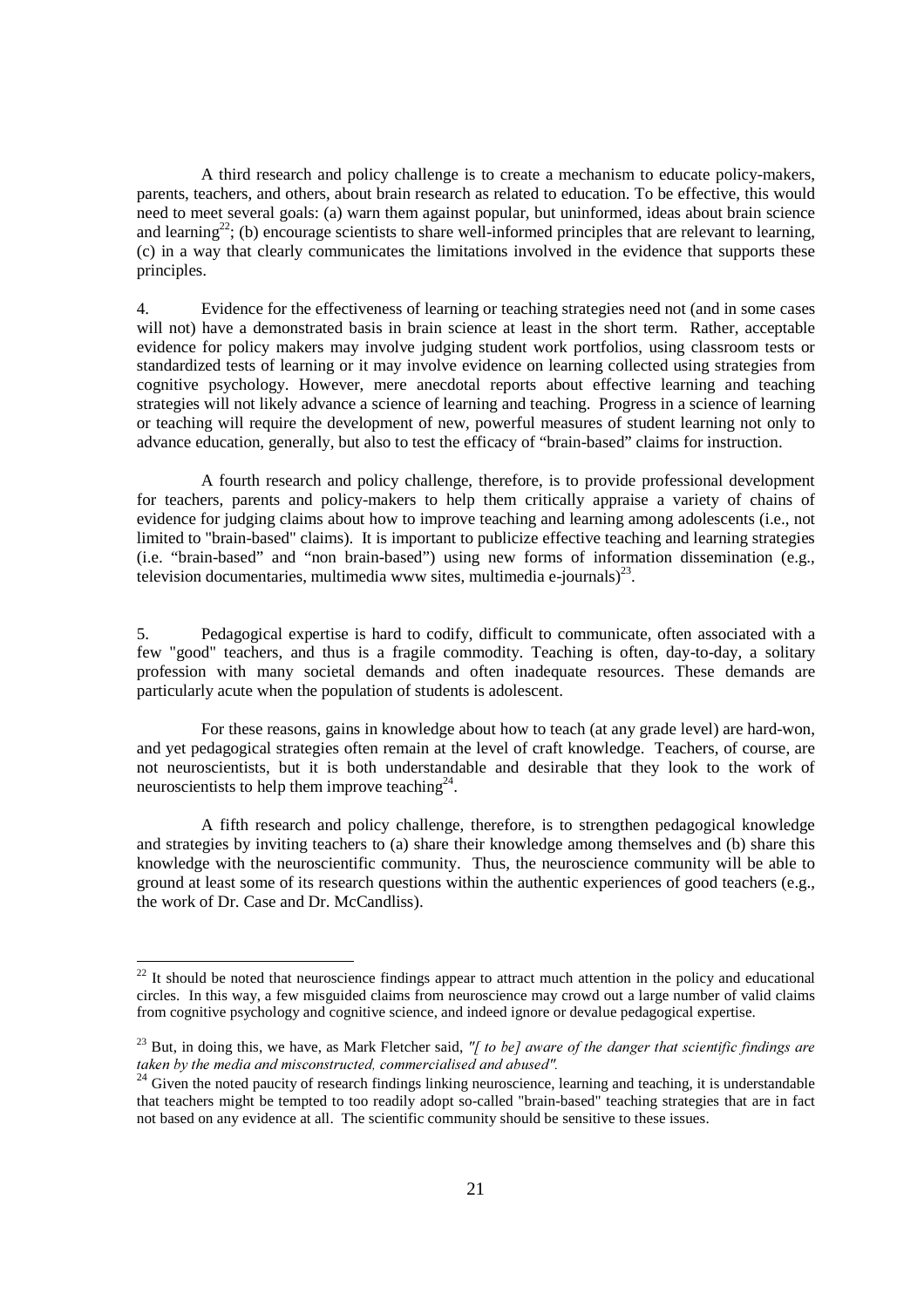6. Pedagogical expertise supported by neuroscience findings can prove powerful. Although they are small in number, there is reason to celebrate recent studies conducted at the intersection on neuroscience and pedagogy. For example, reading and mathematics learning are being rethought because of important studies conducted using the lenses and tools of neuroscience. These studies include seminal work by Dr. Shaywitz in dyslexia, and as reported in this conference in reading difficulties (Dr. McCandliss) and mathematics learning (Dr. Alonso, Dr. Dehaene). Nonetheless, even here we must guard against a sort of "neuro-divide," not unlike the "digital divide" currently serving to deny the underprivileged access to educational and communication technologies, in which the privileged gain first and best access to the fruits of a science of learning.

 A sixth research and policy challenge, therefore, is to publicize on an ongoing basis the best educative research involving neuroscience, not simply in research journals, but to help the general public to understand the policy and learning implications of the new work. New forms of information dissemination (e.g., television documentaries, multimedia www sites) must be recruited in this effort.

7. Current research methods in cognitive neuroscience limit the types of questions that may be asked about teaching and learning. At least for the foreseeable future, research studies conducted at the intersection of neuroscience and education will be limited by the methods and tools of the field, as well as by the complexity of the questions. For example, questions like "how do individuals learn to recognize written words?" and more tractable than "how do individuals compare the themes of different stories?", as the first question is more closely related to particular cognitive models available.

 A seventh research and policy challenge, therefore, is to educate the public about both the gains due to cognitive neuroscience, but also the need to focus on "simple" questions about elementary processes first. There is of course a lot of work to do in order to integrate insights about elementary processes into the complex context faced by educators. Furthermore, educators can play a key role in helping identify such questions, that might be tractable for neuroscientists.

8. Schools are asked to support somewhat contradictory goals: to nurture students' learning, but also to decide who goes forward for further education. These contradictory aims tend to have consequences for how society distributes resources, and how it uses tests of learning. Dr. Ball raised the issue: "Is the use of these insights gained from neuroscience somewhat akin to cheating, or is it more like a prosthesis?" The tension of these contradictory goals is clear in this question<sup>25</sup>.

 An eighth policy implication of this work is to ask how testing and assessment may also change as a result of insights gained by work in cognitive neuroscience. If our psychometric theory and testing technologies (which help us apportion scarce educational resources) do not similarly advance, we run the risk of devaluing brain-based approaches to learning because current standardized testing approaches are based on outmoded models of learning and are likely to prove insensitive to detecting the effects on learning of these models $^{26}$ .

<u>.</u>

 $25$  This discussion seems now more relevant than ever, considering the fact that, as stated by Dr. Alain Michel (acting as a respondent in the Granada forum), the number of students who reach high school level and higher education increased dramatically in the last four decades; using Dr. Pilar Ballarin's words, we are shifting from a "selective system" to a "generalized (i.e., more democratic) education system". "Sorting" students will hence increasingly become a main challenge for the school of the  $21<sup>st</sup>$  century.

<sup>26</sup> See the NRC report: http://www.nap.edu/books/0309072727/html/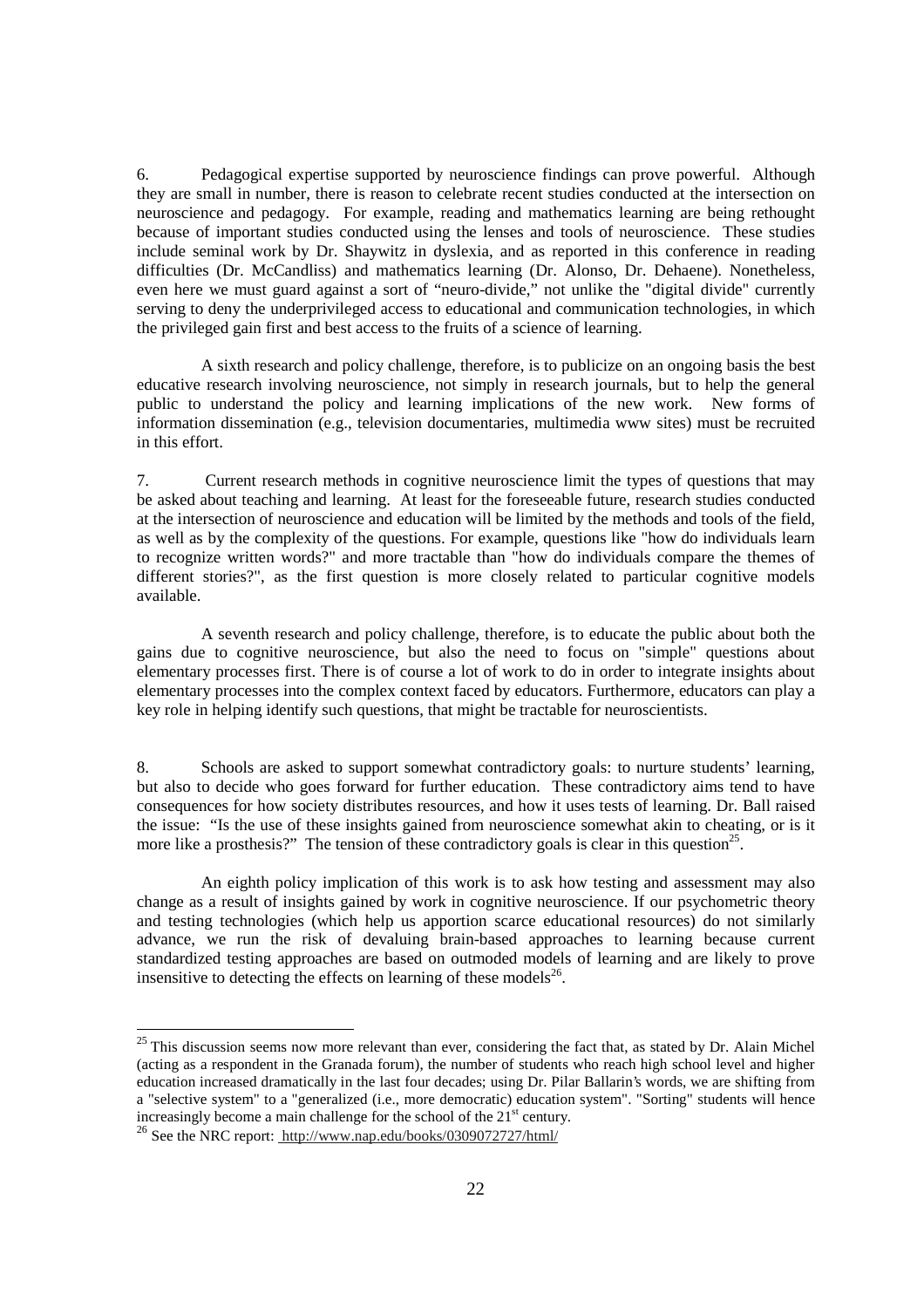9. Evidence was presented in a number of talks about the genetic basis for learning. For example, deficits both in focusing behavior and in mathematics abilities were linked to genetic roots.

 A ninth research and policy challenge rests on how to inform the public about the interpretation of these data. How should people think about the relative contributions of genetic and environmental factors? In particular, policy-makers should be informed about cognitive strategies and technological prostheses than can overcome learning deficits, whatever their basis. For example, if the findings related to attention deficit / hyperactivity disorder are borne out, they have clear policy implications for psychopharmacological interventions (Dr. Swanson).

10. Communication problems will exist among neuroscientists, educators, and policy-makers. Neuroscientists and educators, generally, do not share a similar professional vocabulary<sup>27</sup>; they apply different methods and logics; they explore different questions; they pursue different goals. They are perceived differently in the policy arena. Neuroscientists scientifically study the seat of learning itself: the brain. They carry with them the authority and aura of an arcane science. They are relatively few in number and employ expensive technology. By contrast, teachers of adolescents work in a complex social milieu in which the objects of their work (i.e., their students) may not share their goals. Their tools typically comprise chalk, talk, and textbooks.

 A tenth research and policy challenge, therefore, is to be aware of the cultural differences between these two professions, and work to reduce misunderstandings and miscommunications and to promote understanding. Policy-makers must promote the professional sharing of resources, particularly the insights gained at the respective levels of analysis (i.e., classroom learning and brain function), so that the findings of this emerging field may inform both our understanding of the brainas-machine, and the brain-in-action: that is, human learning.

11. It was argued that a new science is being born: the science of learning. There was a palpable feeling in this conference that the intersection of the fields of neuroscience, cognitive science, and education could help bring forth a new discipline that could strengthen each field<sup>28</sup>. A science of learning could provide neuroscience with testable hypotheses about learning and venues in which to test them. Neuroscience could provide tools, techniques and evidence to disambiguate cognitive theories of learning. Neuroscientists could begin to provide a scientific basis for the art of teaching.

 An eleventh research and policy challenge, therefore, is to provide the leadership and resources, particularly at the university level, necessary to grow a science of learning<sup>29</sup>. Interdisciplinary work among educators, cognitive scientists, psychologists, and neuroscientists must be supported, notably through research funding. New professional development structures must be established and supported so that the gains, and insights of an emerging science of learning are not

-

<sup>&</sup>lt;sup>27</sup> "It is very difficult to ask a neuroscientist what he recommends for learning in the classroom. But we have to ask" (Dr. Schirp).

<sup>&</sup>lt;sup>28</sup> Echoing Mark Fletcher's wish in Granada: "I would ask, not so much challenge, but ask, that we create a culture of encouragement, where teachers can experiment with ideas and models, and refer to scientists for *information on quite small things as well as the big things (...). I believe that not only it can be done, but it must be* done".

<sup>&</sup>lt;sup>29</sup> Asking about the contribution of neuroscience to education, Dr. Claxton, speaker in Granada, stated: "The *challenge for neuroscience is to help understand how the learning capacities of the brain can be amplified and* transformed to maximum effect".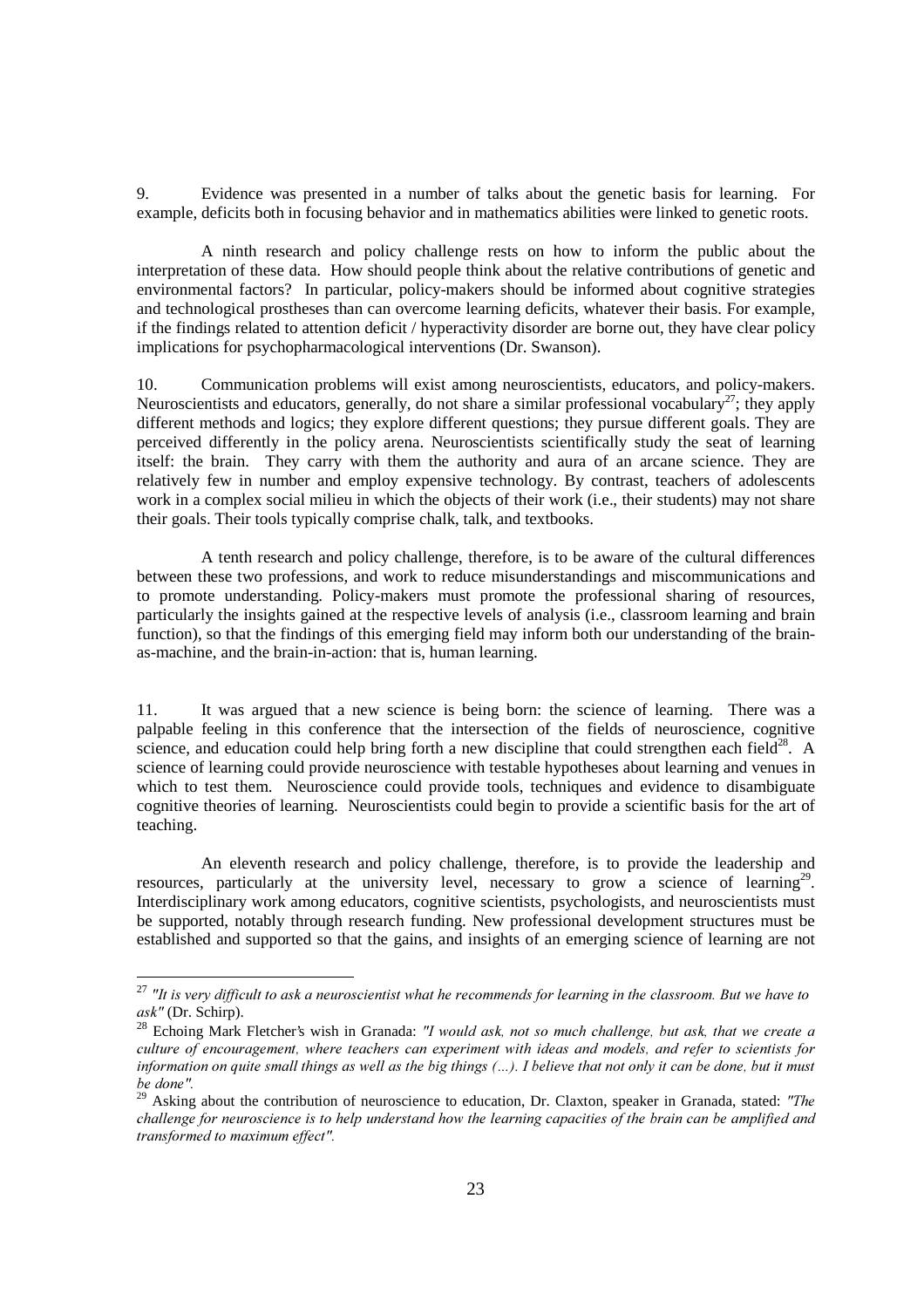lost<sup>30</sup>. Supporting interdisciplinary work is particularly difficult since it tries to combine different methods, problems, technologies, and world-views; progress may require the application of new explanatory models such as complexity theory (cf. the remarks by Dr. Jean-Claude Ruano-Borbalan) and will certainly require the active involvement of policy-makers.

12. Scientific findings, in almost all disciplines, raise more and more ethical questions, and ethical questions are to be dealt with, at least in democracies, in the political arena. As Dr. Michel pointed out in Granada: "(...) we all know that scientific results can be badly used; as far as brain *science is concerned, we all think about the danger of eugenics, for example. If we are to use neuroscientific research results in the field of education, we will need a code of ethical conduct, so* that some excesses can be avoided. Remember, as Rabelais said, in the 16<sup>th</sup> century: "Science sans *concience n'est que ruine de l'âme".* 

 A twelfth research and policy challenge, therefore, is to encourage a large international debate about all the ethical questions addressed in this work; to do this, it is necessary to inform public opinion in order to allow the persons to discuss these extremely important issues<sup>31</sup>.

<u>.</u>

<sup>&</sup>lt;sup>30</sup> "(...) Teachers have questions and neuroscientists have questions; both questions together could lead to a *common question; and then, perhaps, we will be able to give some answers to common questions", as Dr.* Schirp underlined, thus coming back to one of the main ideas which lead to this OECD initiative.<br><sup>31</sup> An international debate is here not only desirable, but necessary, and this is one of the reasons why OECD's

CERI embarked on this high-risk venture. As Dr. Cocking (NSF) said in Granada: "Why OECD? Because I think we really need to have the international focus".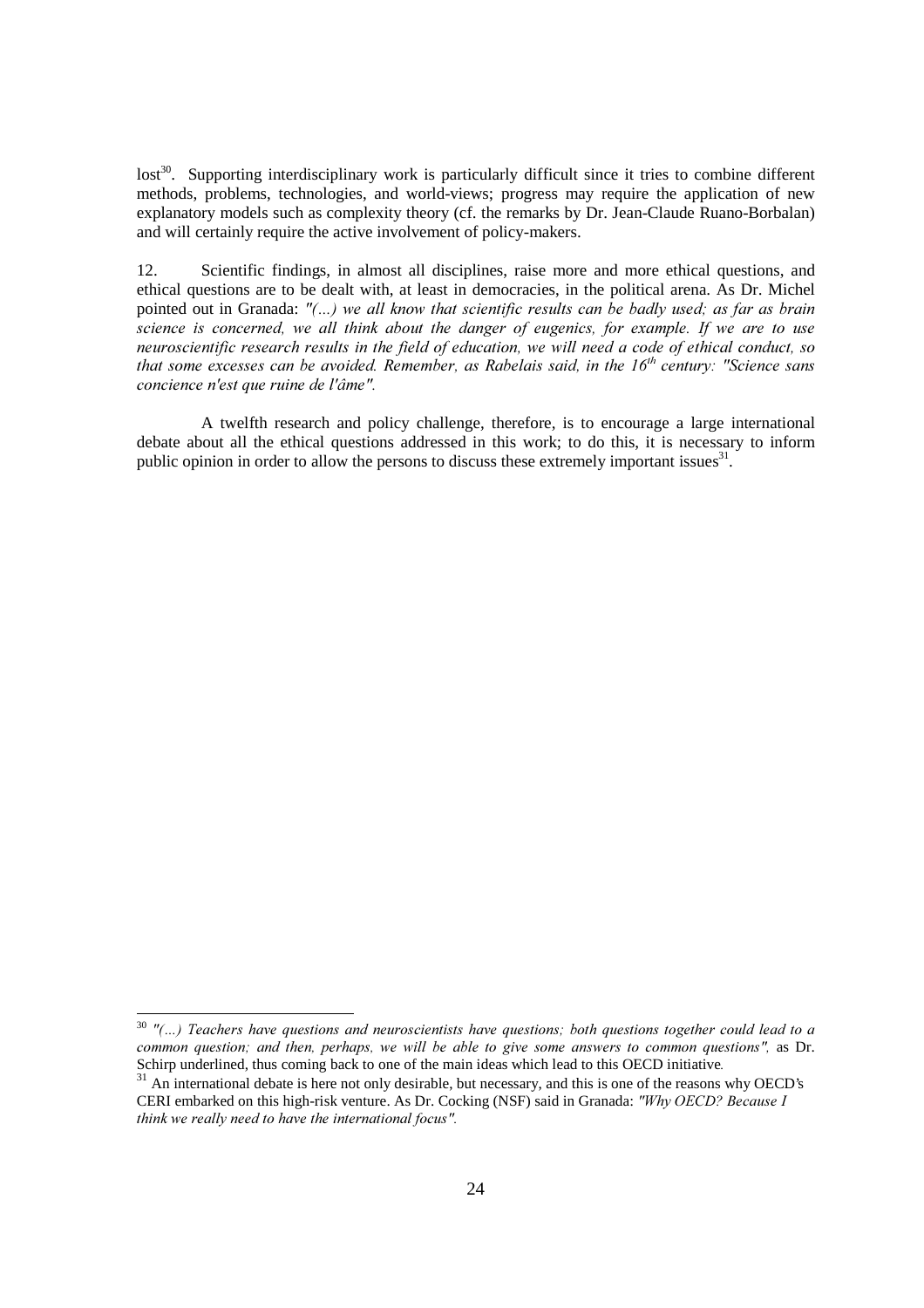#### Addendum

Looking toward the Tokyo conference, Dr. Masao Ito noted four ways to think about brain science, each with clear policy implications:

- fundamental studies to understand how the brain works and generates cognition and consciousness;
- medical studies for preventing and curing neurological and psychiatric diseases and delaying ageing of the brain;
- efforts to develop brain-friendly information technology and to build a brain-like computer and a human-like robot; and
- studies of the development of the normal brain to better nurture the brain.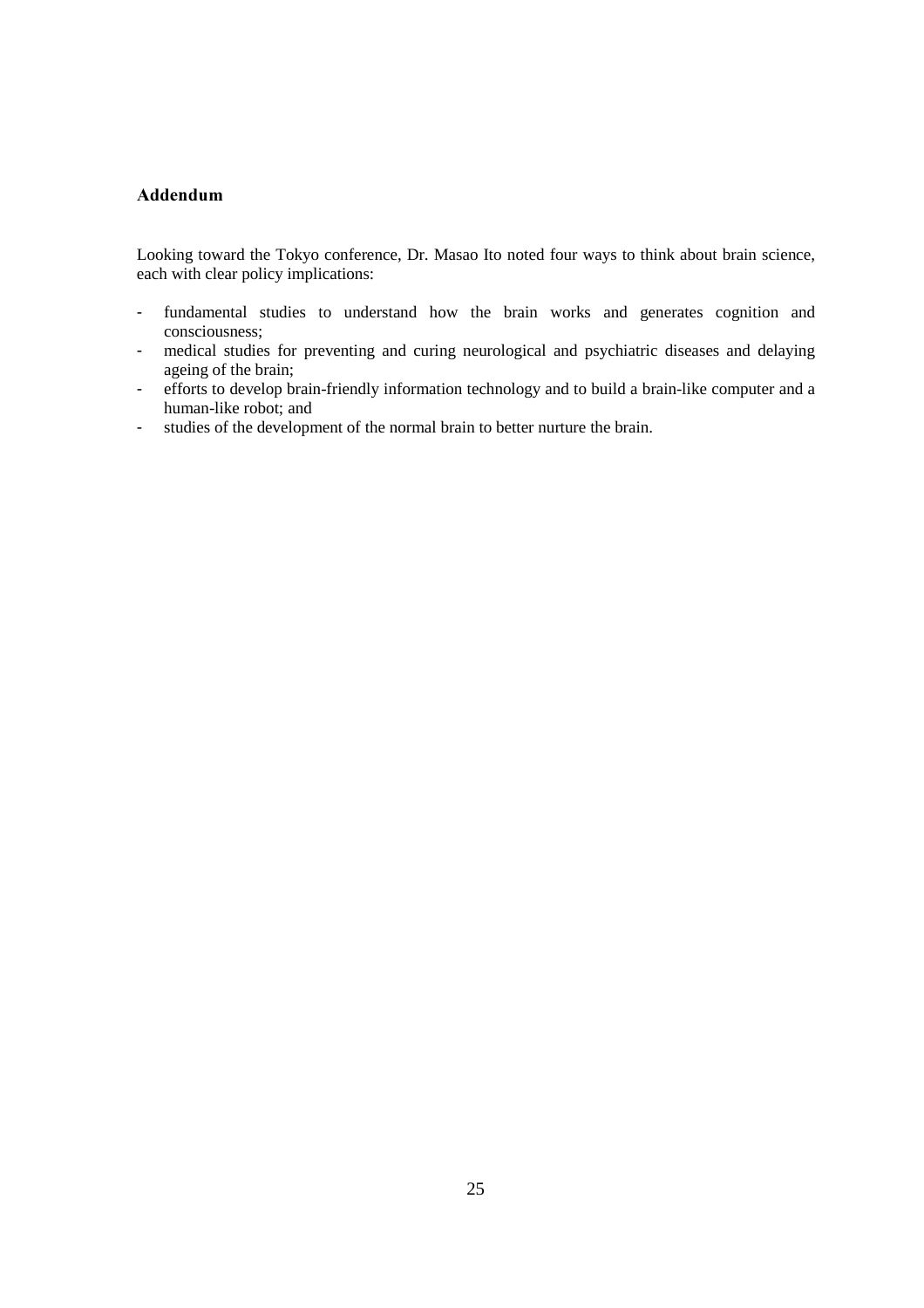Annex I

#### **LEARNING SCIENCES AND BRAIN RESEARCH:**

#### POTENTIAL IMPLICATIONS FOR EDUCATION POLICIES AND PRACTICES

### **Second High Level Forum 1-2-3 February 2001 Brain Mechanisms and Youth Learning**

### **Agenda**

Venue: Centro Manuel de Falla, Paseo Martires s/n, Granada, Andalusia, Spain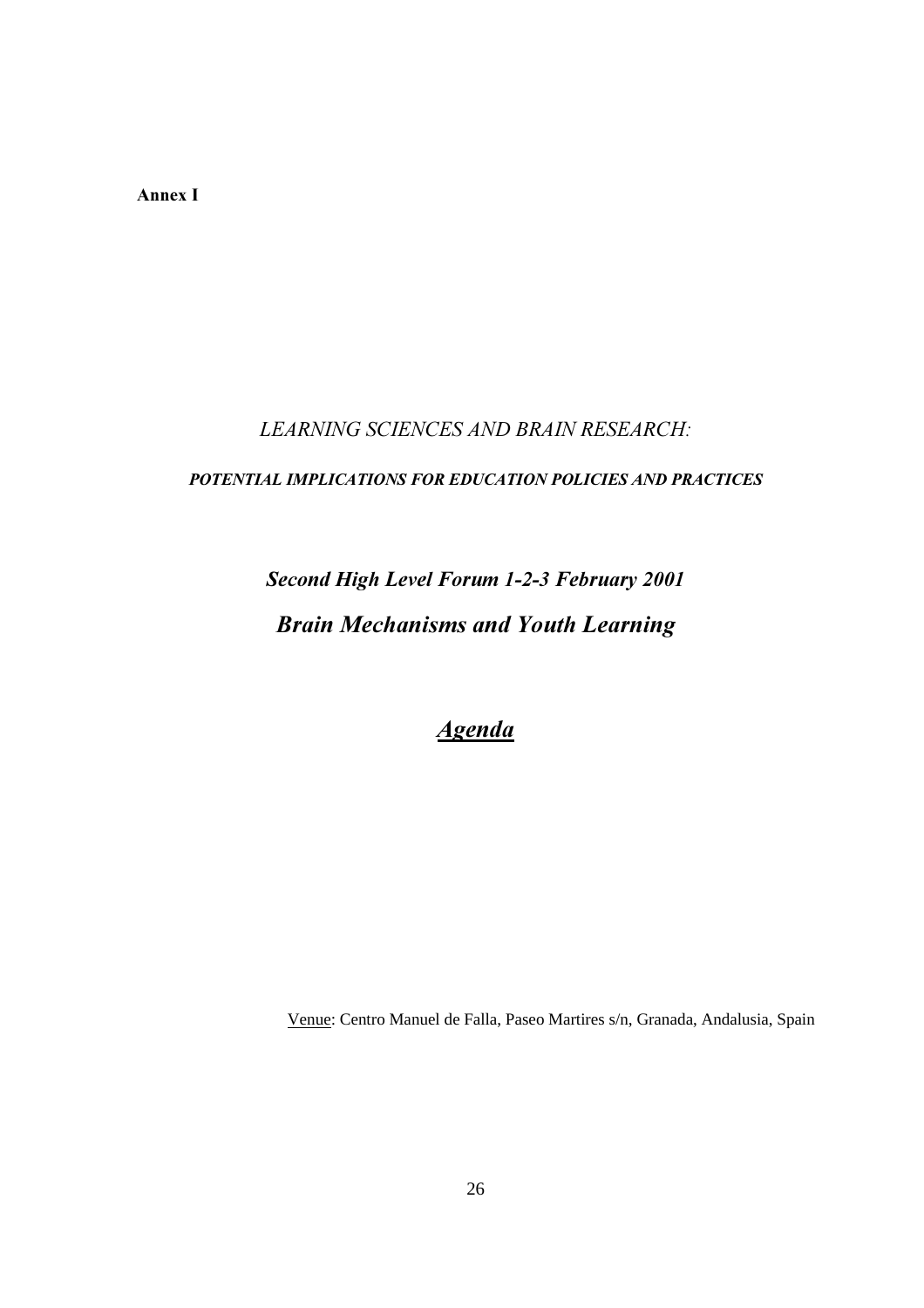### **Thursday, 1 February 2001**

17:00 – 17:30 Registration

#### Session 1: 17:30 - 20:30 / Synthesis of previous forum and outlines

| $17:30 - 18:15$ | José Moratalla Molina, Mayor of Granada<br>David Aguilar Peña, Rector of the University of Granada<br>Pilar Ballarin, General Director of Education, Region Andalusia<br>Julio Rodriguez Lopez, President, General Savings Bank of Granada<br>Rosario Quesada, Responsible for Youth, Diputacion de Granada<br>Jarl Bengtsson, Head of CERI/OECD<br>Opening - welcome |
|-----------------|-----------------------------------------------------------------------------------------------------------------------------------------------------------------------------------------------------------------------------------------------------------------------------------------------------------------------------------------------------------------------|
| $18:15 - 18:30$ | Bruno della Chiesa<br>Administrator<br>CERI/OECD<br>on "Synthesis of the main results of the first forum"                                                                                                                                                                                                                                                             |
| $18:30 - 19:00$ | John Bruer<br>President<br>McDonnell Foundation, St Louis, USA<br>on "Brain Science, Mind Science, and Learning Across the Lifespan"                                                                                                                                                                                                                                  |
| $19:00 - 19:15$ | Pilar Ballarin<br>General Director of Educational evaluation and teacher training<br>Junta de Andalucia (regional government), Seville, Spain<br>on "Main policy questions at high school level"                                                                                                                                                                      |
| $19:15 - 20:15$ | Plenary discussion                                                                                                                                                                                                                                                                                                                                                    |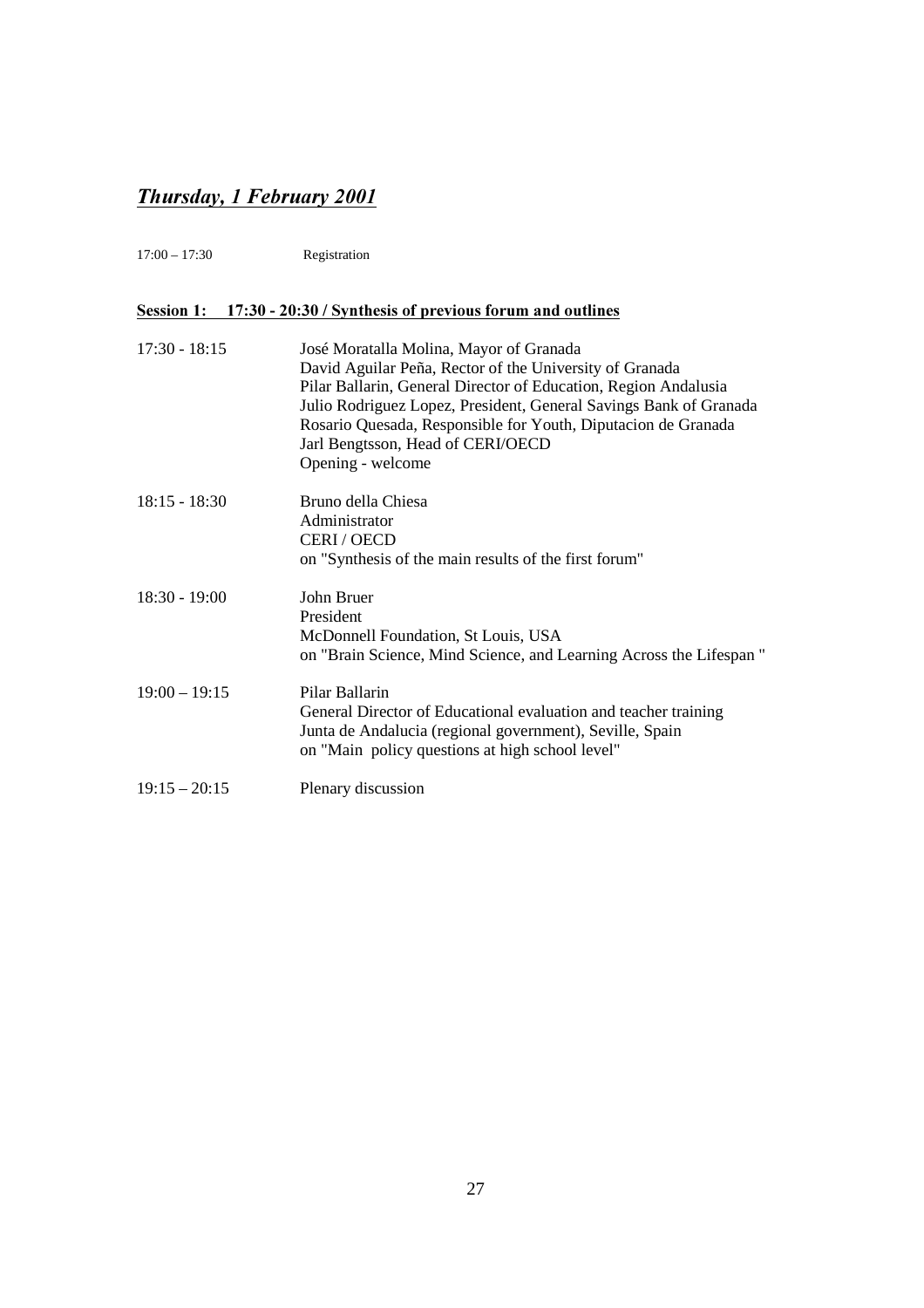#### *<u>Friday, 2 February 2001</u>*

#### Session 2: 10:00 - 13:30 / Bridging neurosciences and genetic issues

| $10:00 - 10:30$ | Luis Fuentes and Antonio Marín<br>Professors                                                                                                                                                                                                        |
|-----------------|-----------------------------------------------------------------------------------------------------------------------------------------------------------------------------------------------------------------------------------------------------|
|                 | Universities of Almeria and Seville, Spain<br>on "Bridging neurosciences and the genome research /<br>Genetics and intellectual performance"                                                                                                        |
| $10:30 - 10:45$ | <b>Stanislas Dehaene</b><br>Professor and Research Director<br><b>INSERM, Orsay, France</b><br>on "Impact of early brain damage on childhood acquisition of mathematics"<br>(fetal alcoholism syndrome, Turner syndrome and other genetic diseases) |
| $10:45 - 11:00$ | Jim Swanson<br>Professor<br>University of California, Irvine, USA<br>on "Genetic Factors Associated with ADHD"                                                                                                                                      |
| $11:00 - 12:00$ | Small group discussions (five groups of about 12 people each)                                                                                                                                                                                       |
| $12:00 - 12:30$ | <b>Break</b>                                                                                                                                                                                                                                        |
| $12:30 - 13:00$ | Presentation of the results of the discussion groups by rapporteurs                                                                                                                                                                                 |
| $13:00 - 13:15$ | Rafael Maldonado<br>University Pompeu Fabra, Barcelone, Spain<br>on "Impact of drug consumption on Learning"                                                                                                                                        |
| $13:15 - 13:30$ | Respondent: Alain Michel<br>General Inspector<br>Ministry of Education, Paris, France<br>on "Ethical issues related to genetics and neuroscience:<br>educational perspectives"                                                                      |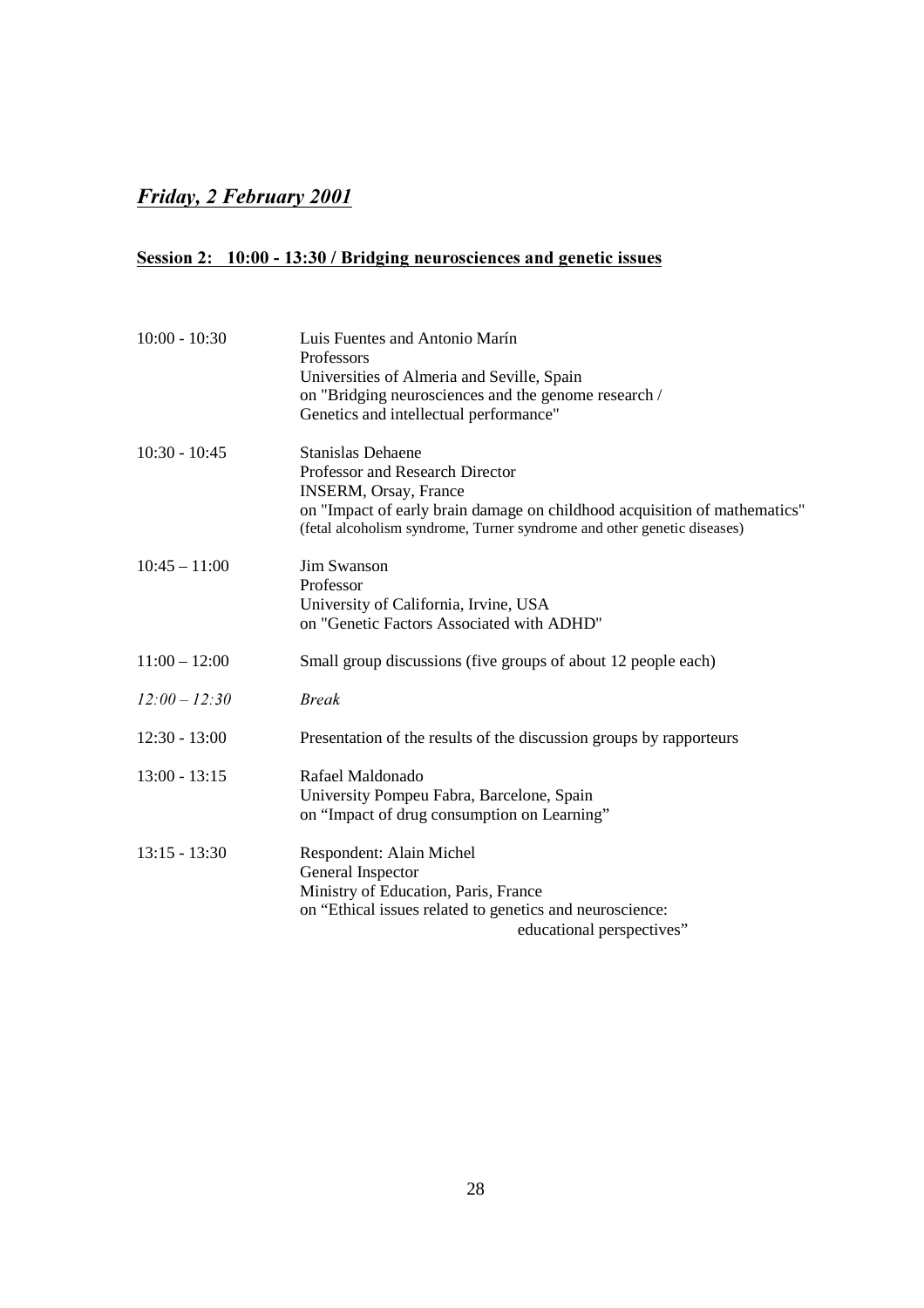#### Session 3: 16:00 - 19:00 / Adolescents' context of learning and learning modes

| $16:00 - 16:15$ | Pio Tudela<br>Professor<br>University of Granada, Spain<br>on "Implicit and Explicit Learning: A cognitive neuroscience<br>point of view"                                                                 |
|-----------------|-----------------------------------------------------------------------------------------------------------------------------------------------------------------------------------------------------------|
| $16:15 - 16:30$ | Jose Manuel Rodriguez Ferrer<br>Professor<br>University of Granada, Spain<br>on "Specificities of post-puberty period: harnessing hormones?"                                                              |
| $16:30 - 16:45$ | Stephen Kosslyn<br>Professor<br>Harvard University, Cambridge, USA<br>on "The role of mental simulation in thinking"                                                                                      |
| $16:45 - 17:45$ | Small group discussions (five groups of about 12 people each)                                                                                                                                             |
| $17:45 - 18:00$ | <b>Break</b>                                                                                                                                                                                              |
| $18:00 - 18:45$ | Presentation of the results of the discussion groups by rapporteurs                                                                                                                                       |
| $18:45 - 19:00$ | Respondent: Heinz Schirp<br>Director<br>Institute for School and Continuing Education, Land Nordrhein-Westfalen<br>Soest, Germany<br>on "Adolescents' learning, from an educational policy point of view" |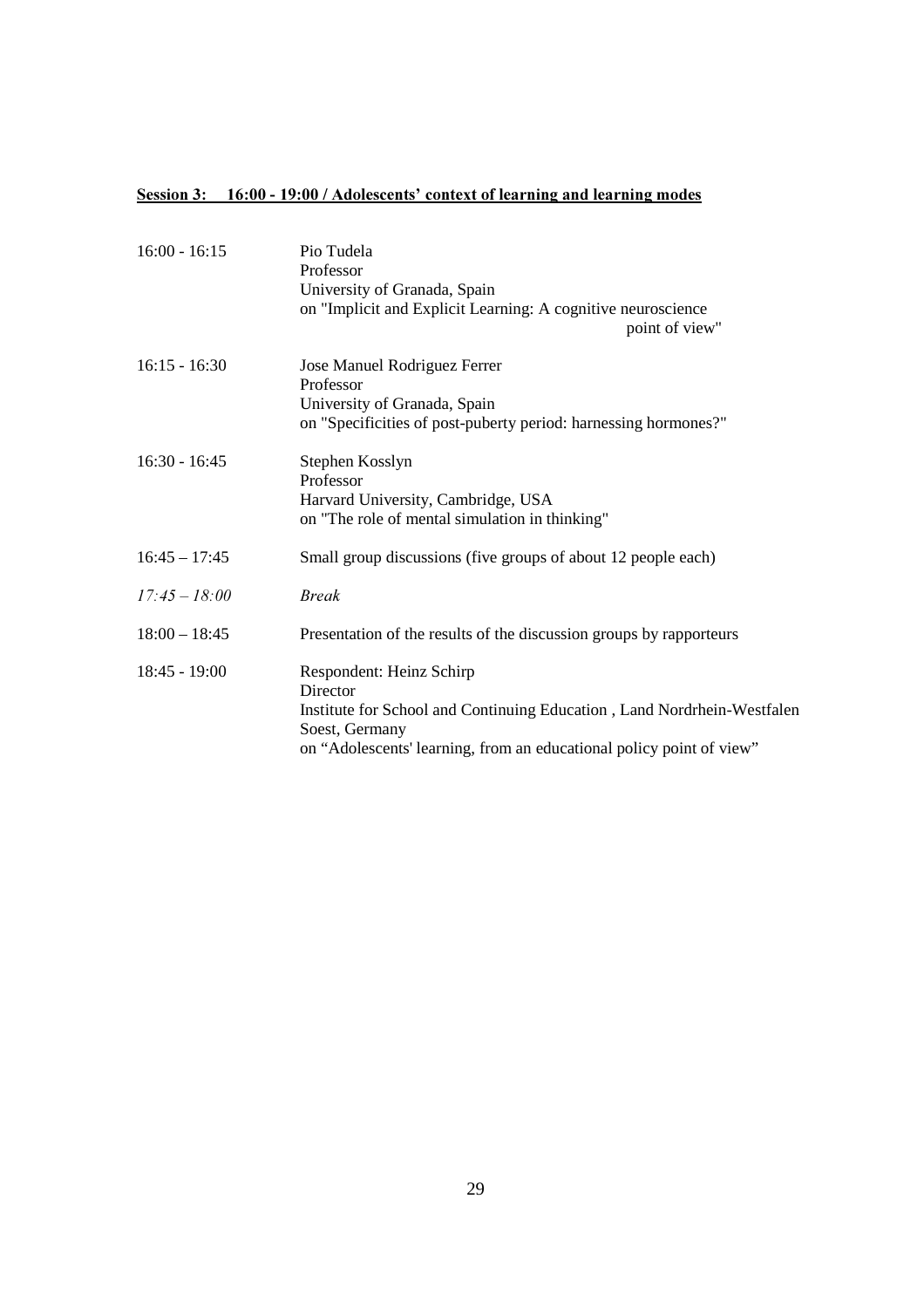#### **8***<u>Saturday, 3 February 2001</u>*

#### Session 4: 10:00 - 12:30 / Numeracy, Literacy and Creativity

| $10:00 - 10:15$ | Diego Alonso<br>Professor<br>University of Almería, Spain<br>on "Brain Mechanisms of Youth acquiring mathematic skills"                                                                                 |
|-----------------|---------------------------------------------------------------------------------------------------------------------------------------------------------------------------------------------------------|
| $10:15 - 10:30$ | <b>Bruce McCandliss</b><br><b>Assistant Professor</b><br>Sackler Institute, New York City, USA<br>on " Brain Mechanisms of Reading Skills: from novice to expert"                                       |
| $10:30 - 10:45$ | <b>Guy Claxton</b><br>Professor<br>University of Bristol, UK<br>on "How brains make creativity,<br>and how schools strengthen or weaken young people's creative birthright"                             |
| $10:45 - 11:15$ | Plenary discussion                                                                                                                                                                                      |
| $11:15 - 11:45$ | Mark Fletcher<br>Academic Director,<br>English Experience, Folkestone, UK<br>on "A classroom challenge to neuroscience (and to education):<br>The Brain-friendly revolution - Reality or Neuro-babble?" |
| $11:45 - 12:00$ | <b>Respondent: Rodney Cocking</b><br>Program Director, Human Cognition and Perception<br>National Science Foundation, Arlington, USA                                                                    |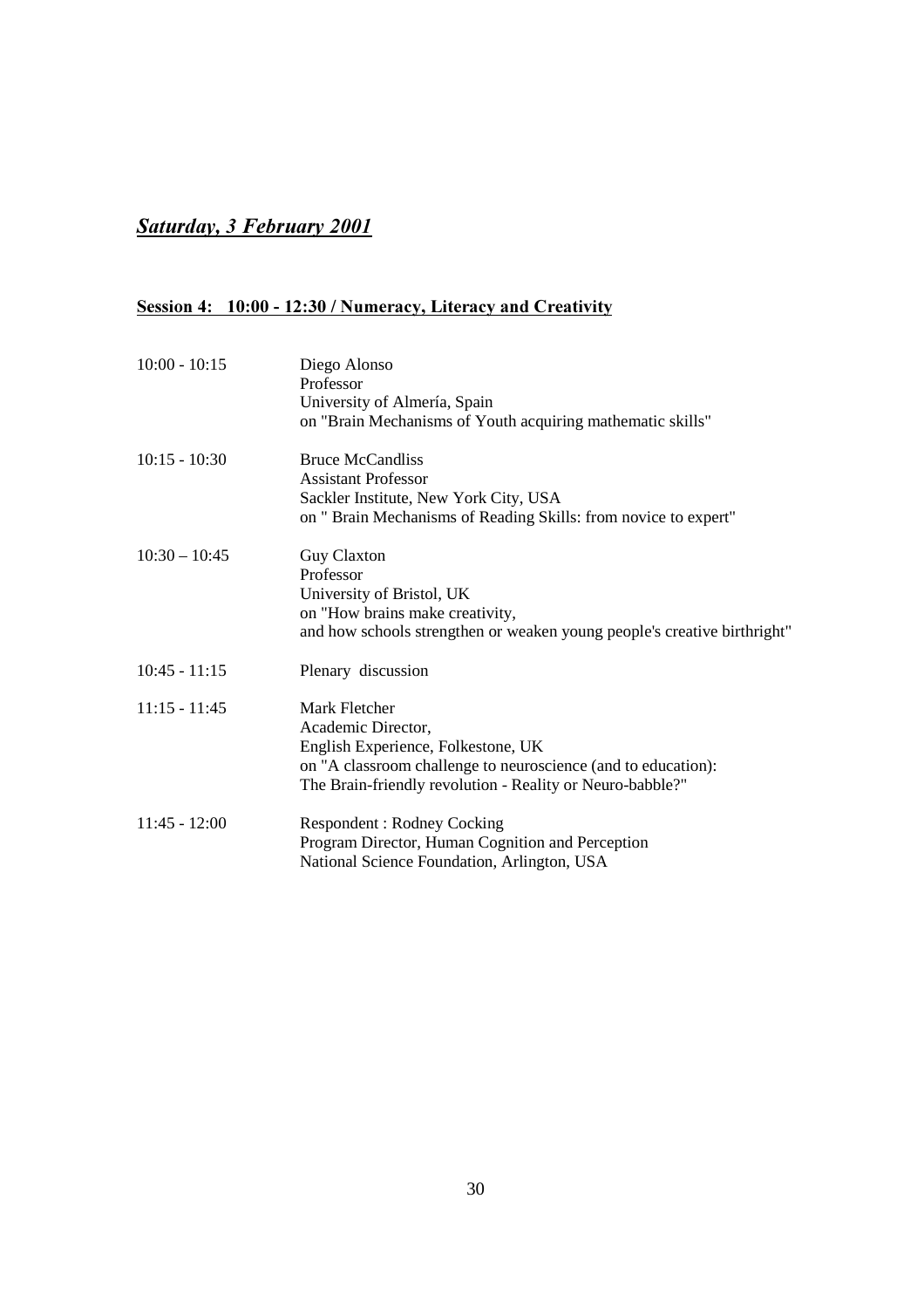#### **8***<u>Saturday, 3 February 2001</u>*

#### <u>**Concluding Session: 12:00 - 13:30**</u>

| $12:00 - 12:15$ | Pilar Ballarin<br>General Director of Educational evaluation and teacher training<br>Junta de Andalucia (regional government), Seville, Spain<br>on "Policy reflections on the results of the forum" |
|-----------------|------------------------------------------------------------------------------------------------------------------------------------------------------------------------------------------------------|
| $12:15 - 12:30$ | Masao Ito<br>Professor, Director<br>RIKEN- Brain Science Institute, Tokyo, Japan<br>on "Scientific reflections on the results of the forum and opening to Tokyo"                                     |
| $12:30 - 12:40$ | Jean-Claude Ruano-Borbalan<br>Director<br>"Sciences Humaines", Auxerre, France<br>on "Reflections on the forum, from a scientific journalist's point of view"                                        |
| $12:40 - 12:55$ | Sir Christopher Ball<br>Chancellor of the University of Derby, UK<br>on "General conclusions of the forum"                                                                                           |
| $12:55 - 13:00$ | OECD Secretariat and University of Granada:<br>on "Next steps"                                                                                                                                       |
| $13:00 - 13:30$ | José Moratalla, Mayor of Granada<br>Julio Iglesias de Ussell, Secretary of State for Universities, Ministry of                                                                                       |
| Education       |                                                                                                                                                                                                      |
| Andalusia       | Candida Martinez, Regional Minister for Education / Science, Region                                                                                                                                  |
|                 | Jarl Bengtsson, Head of CERI/OECD<br>Bruno della Chiesa, Administrator, CERI / OECD<br>"Concluding words"                                                                                            |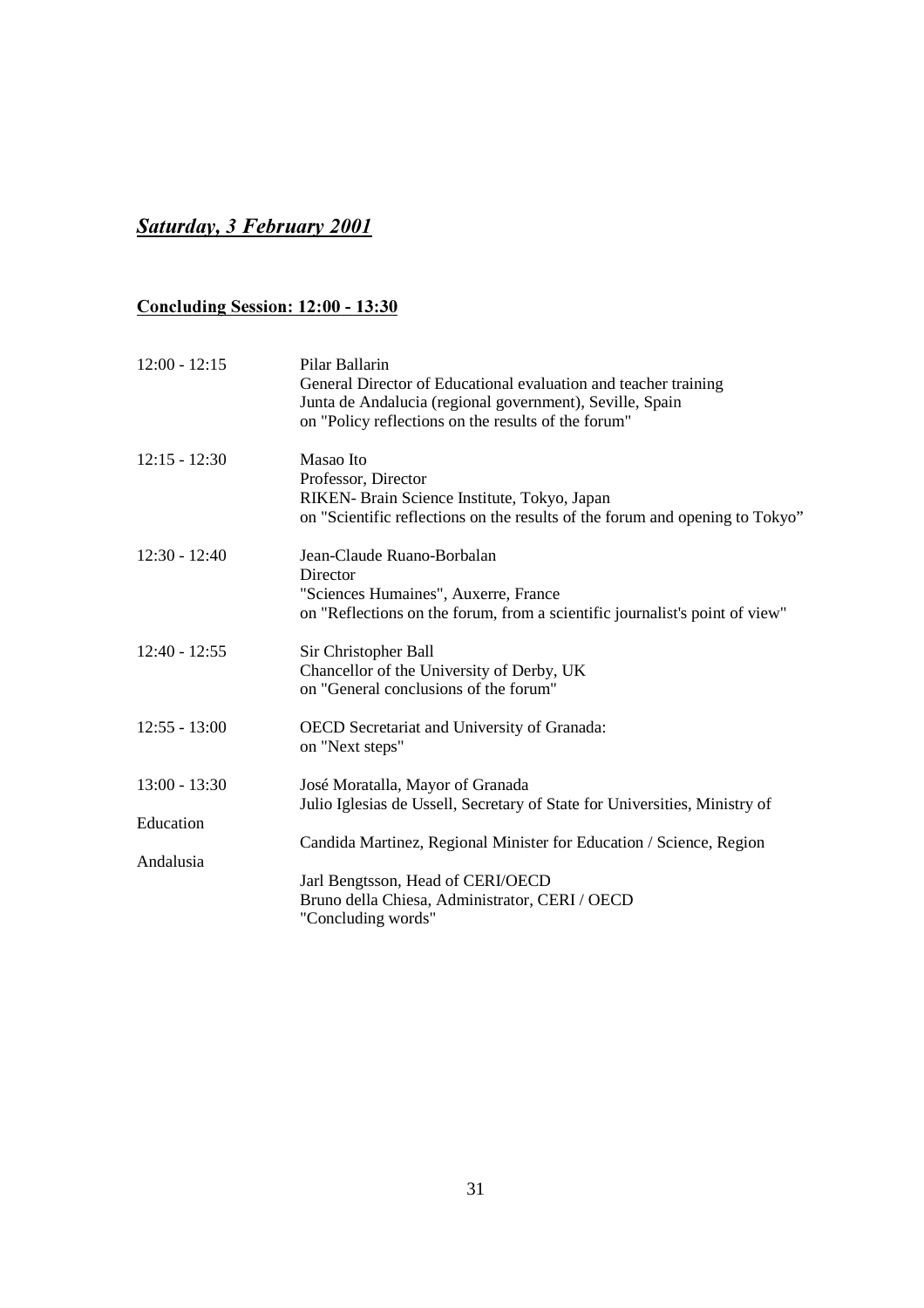Annex II

LEARNING SCIENCES AND BRAIN RESEARCH:

POTENTIAL IMPLICATIONS FOR EDUCATION POLICIES AND PRACTICES

# **Third High Level Forum Tokyo, Japan, 26/27 April 2001 Brain Mechanisms and Learning in Ageing**

*Agenda* 



Venue: RIKEN Brain Science Institute, WAKO Campus, Japan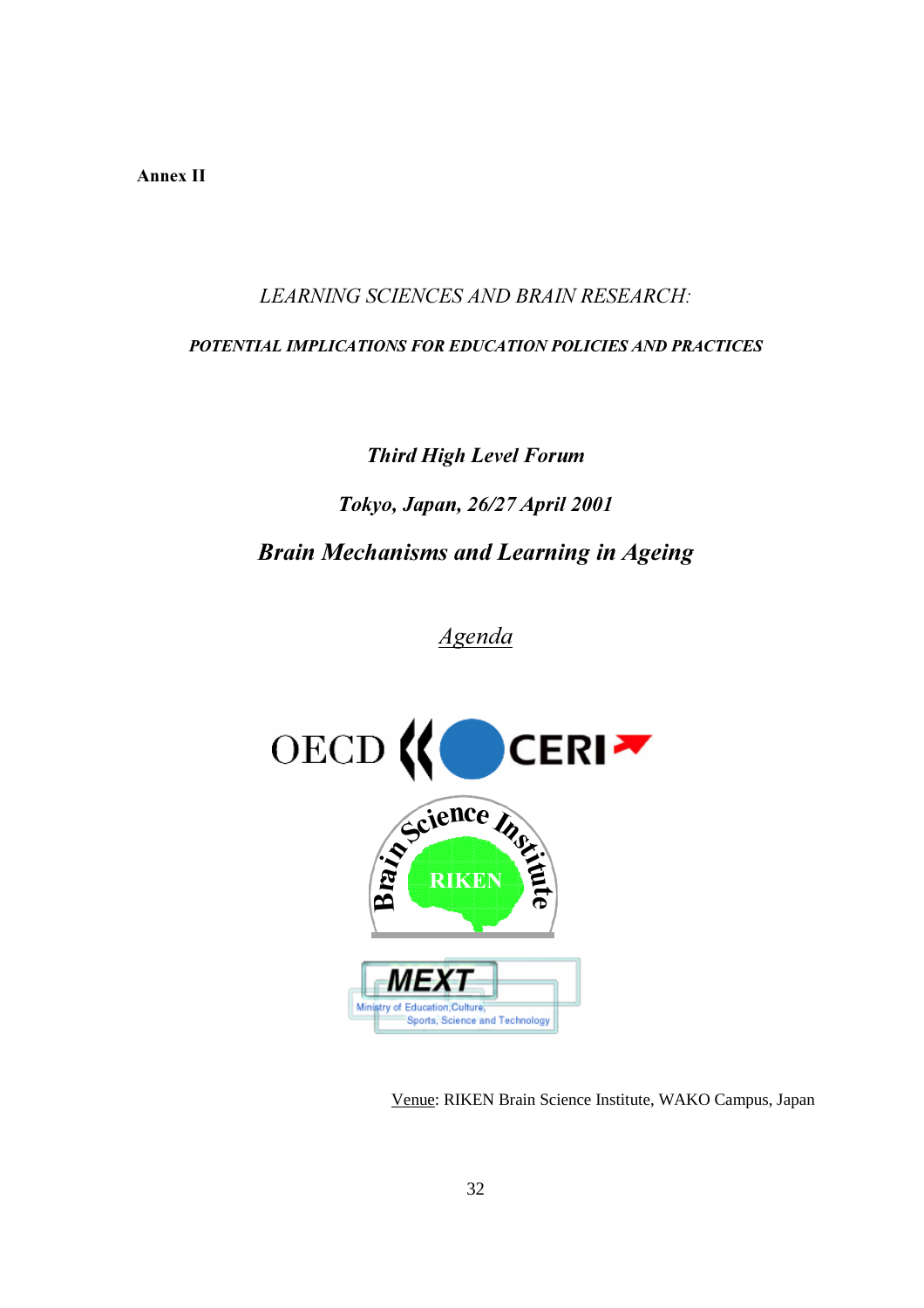#### **Thursday, 26 April 2001**

#### Session 1: 09:00 - 10:45 / Introduction and Scientific Overview

*Chair: Jarl Bengtsson* 

| $09:00 - 09:15$ | Teiichi Sato, Director General, JSPS, Japan, CERI Governing Board<br>Member Masao Ito, Professor and Director of RIKEN-Brain Science<br>Institute, Japan<br>Jarl Bengtsson, Head of CERI/OECD<br>Opening - Welcome |
|-----------------|--------------------------------------------------------------------------------------------------------------------------------------------------------------------------------------------------------------------|
| $09:15 - 09:30$ | Eamonn Kelly<br>Professor<br>George Mason University, Fairfax VA, USA<br>Consultant CERI / OECD<br>on "Synthesis of the Main Results of the two First Fora"                                                        |
| $09:30 - 10:15$ | Raja Parasuraman<br>Professor<br>Catholic University of America, Washington, DC, USA<br>on "Attention, Ageing, and Dementia:<br>Extending and Enhancing Cognitive Function in Adulthood"                           |
| $10:15 - 10:35$ | Plenary discussion                                                                                                                                                                                                 |
| $10:35 - 10:45$ | <b>Break</b>                                                                                                                                                                                                       |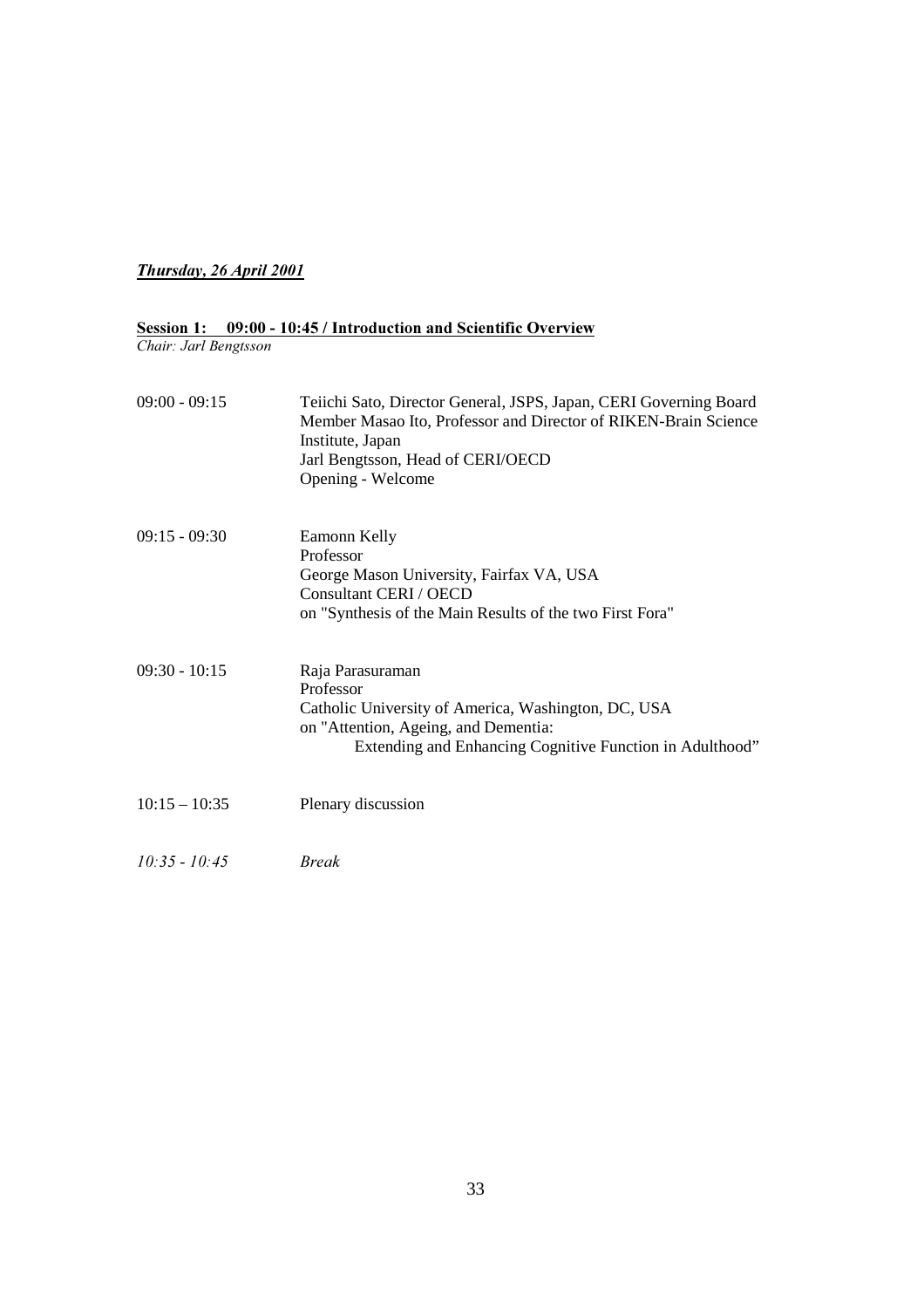### Session 2: 10:45 - 12:45 / Interdisciplinary Issues related to Learning in Ageing

Chair: Sir Christopher Ball

| $10:45 - 11:05$ | Jarl Bengtsson<br>Head of CERI / OECD<br>on "Ageing Populations: New Policy Challenges"                                                                                                                       |
|-----------------|---------------------------------------------------------------------------------------------------------------------------------------------------------------------------------------------------------------|
| $11:05 - 11:25$ | Shinobu Kitayama<br>Professor<br>University of Kyoto, Japan<br>on "Cultural Variations in Cognition: Implications for Ageing Research"                                                                        |
| $11:25 - 11:45$ | Yasumasa Arai<br>Professor<br>Juntendo University, Tokyo, Japan<br>on " Gender issues: is there a sexual brain?"                                                                                              |
| $11:45 - 12:05$ | Rod Cocking<br>Program Director, Human Cognition and Perception<br>National Science Foundation, Arlington, USA<br>on "Crossing Disciplinary Boundaries<br>to Understand the Cognitive Neuroscience of Ageing" |
| $12:05 - 12:35$ | Plenary discussion                                                                                                                                                                                            |
| $12:35 - 12:45$ | Hideaki Koizumi<br>Senior Chief Scientist, Research Director<br>Advanced Research Laboratory, Hitachi, Ltd.<br>on "Reflections on Sessions 1 & 2"                                                             |

*i*2:45 - 14:00 *Lunch break*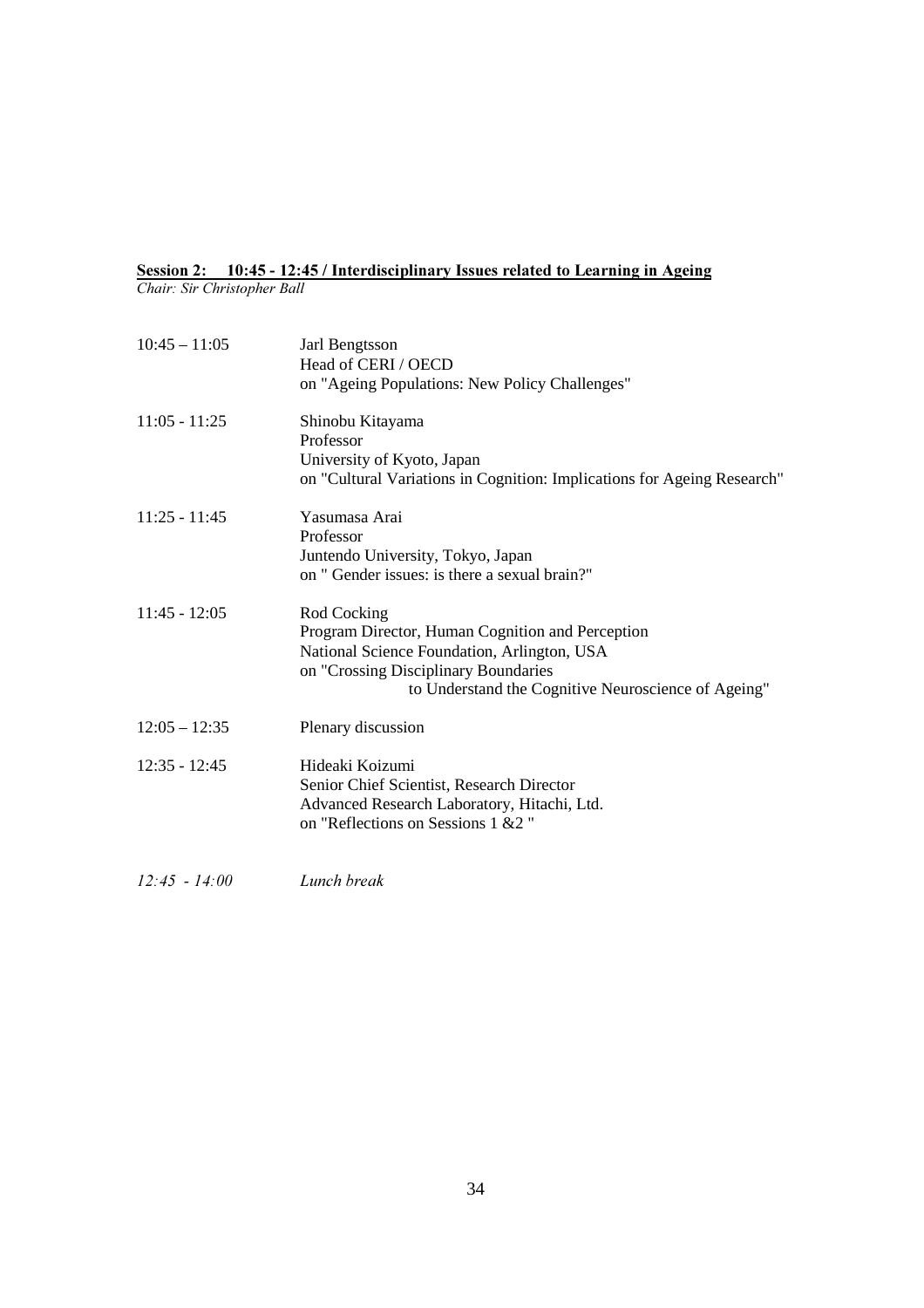#### Session 3: 14:00 - 16:00 /Brain Plasticity over the Life Cycle, Memory & Lifelong Learning *Chair: Hans Stegeman*

14:00 - 14:20 Andrea Volfova Bruno della Chiesa Cognitive Neuroscience Laboratory Administrator Harvard University, USA OECD / CERI on "What could Brain Plasticity mean for Lifelong Learning?" 14:20 – 14:40 Yasushi Miyashita Professor University of Tokyo, Hongo, Bunkyoku, Japan on "Memory: Encoding and Retrieval" 14:40 – 15:00 Itaru Tatsumi Professor Tokyo Metropolitan Institute of Gerontology, Japan on "A PET Activation Study on Retrieval of Proper & Common Nouns in Young and Elderly People" 15:00 - 15:20 Lynn Cooper Professor University of Columbia, USA on "Age-related Effects on Dynamic Properties of Dissociable Memory Systems " 15:20 – 15:50 Plenary discussion  $15:50 - 16:00$  *Break*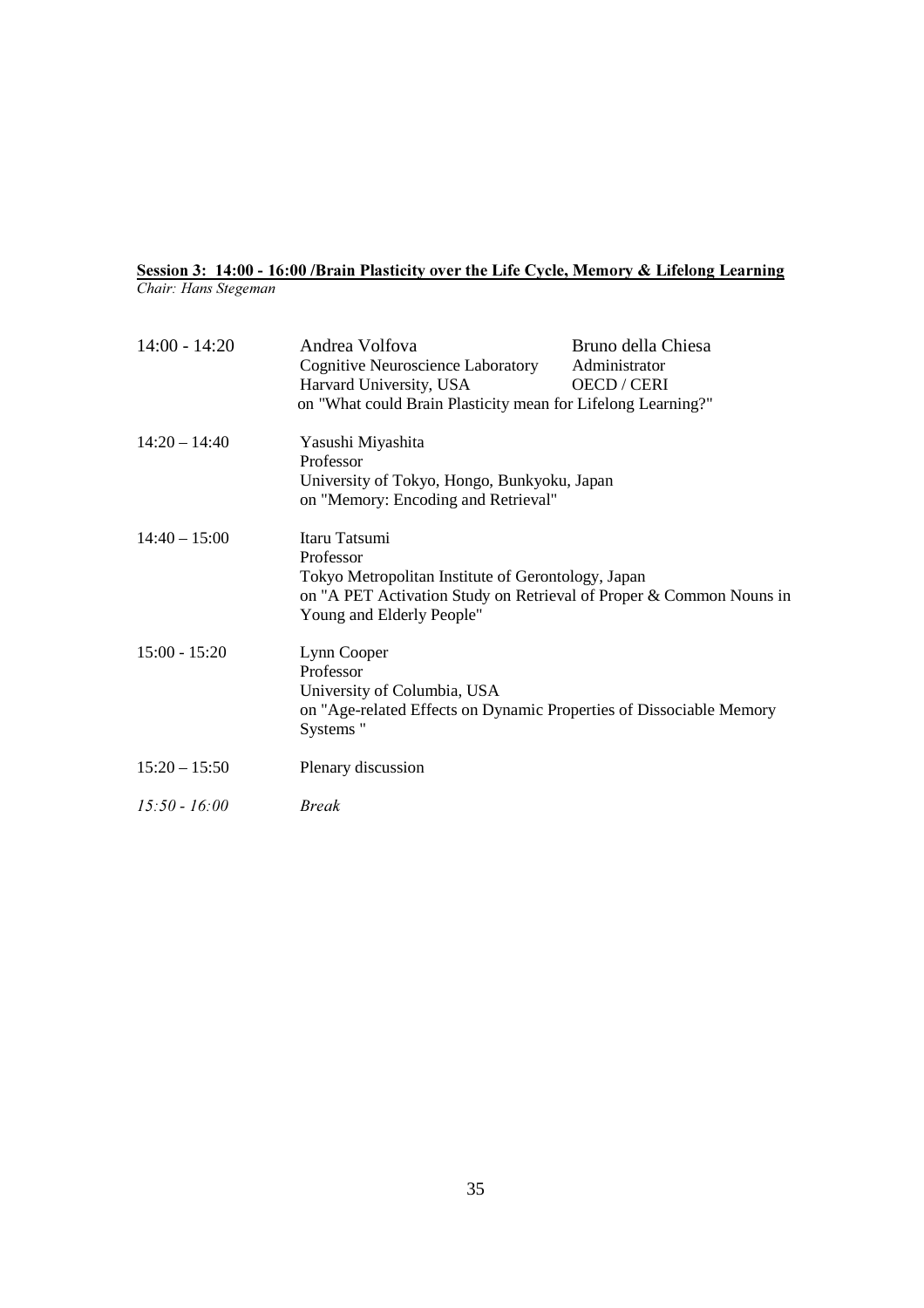#### Session 4: 16:00 - 18:00 / Skills Acquisition, Later in Life

Chair: Yasushi Miyashita

| $16:00 - 16:20$ | Masao Ito<br>Professor, Director<br>RIKEN-BSI, Japan<br>on "Roles of the Cerebellum in Skills Acquisition & its Dependence of Age"                                                                                         |
|-----------------|----------------------------------------------------------------------------------------------------------------------------------------------------------------------------------------------------------------------------|
| $16:20 - 16:40$ | Pio Tudela<br>Professor<br>University of Granada, Spain<br>on "Cognitive Skills Acquisition, Later in life: Attention and Automaticity"                                                                                    |
| $16:40 - 17:00$ | <b>Wolfgang Schinagl</b><br>Professor<br><b>IHK Steiermark, Austria</b><br>on "New Learning of Adults in the Information and Knowledge Society"                                                                            |
| $17:00 - 17:20$ | <b>Bruce McCandliss</b><br><b>Assistant Professor</b><br>Sackler Institute, New York, USA<br>on "Brain Mechanisms Influencing Adult Learning:<br>the Case of Persistent Difficulties in Learning Non-native Speech Sounds" |
| $17:20 - 17:50$ | Plenary discussion                                                                                                                                                                                                         |
| $17:50 - 18:00$ | Kenneth Whang<br>Program Offcial<br><b>National Science Foundation</b><br>on "Reflections on Sessions $3 & 4$ "                                                                                                            |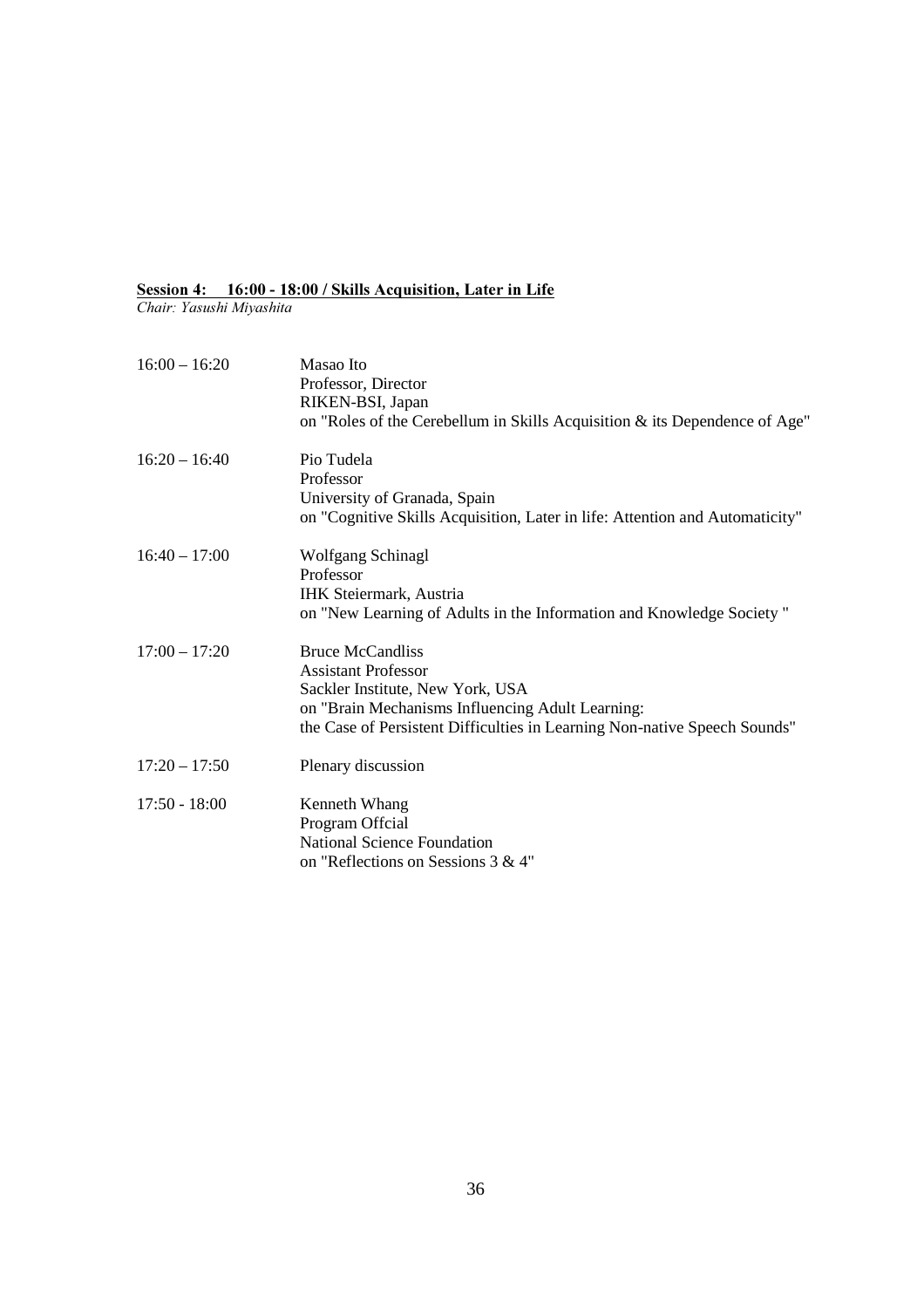#### *<u>Friday, 27 April 2001</u>*

## Session 5: 09:00 - 11:00 / Diseases, Learning and the Power of the Ageing Brain *Chair: Masao Ito*

| $09:00 - 09:20$ | Shigenobu Kanba<br>Professor<br>Yamanashi Medical School Japan<br>on "Characteristics of Senile Depression:<br>Importance of Prevention and Treatment"                         |
|-----------------|--------------------------------------------------------------------------------------------------------------------------------------------------------------------------------|
| $09:20 - 09:40$ | Akihiko Takashima<br>Professor<br><b>RIKEN Brain Science Institute</b><br>on "Understanding the Ageing Brain from Studies of Alzheimer's Disease"                              |
| $09:40 - 10:00$ | Art Kramer<br>Professor<br>Beckmann Institute - University of Illinois<br>on "Enhancing the Cognitive Vitality of Older Adults:<br>The Role of Fitness and Cognitive Training" |
| $10:00 - 10:20$ | Yoshiko Shimonaka<br>Professor<br>Bunkyo Women's University, Faculty of Humanity, Japan<br>on "Creativity and Ageing: Does Creativity Decline in the Adult Life Span?"         |
| $10:20 - 10:50$ | Plenary discussion                                                                                                                                                             |
| $10:50 - 11:00$ | Break                                                                                                                                                                          |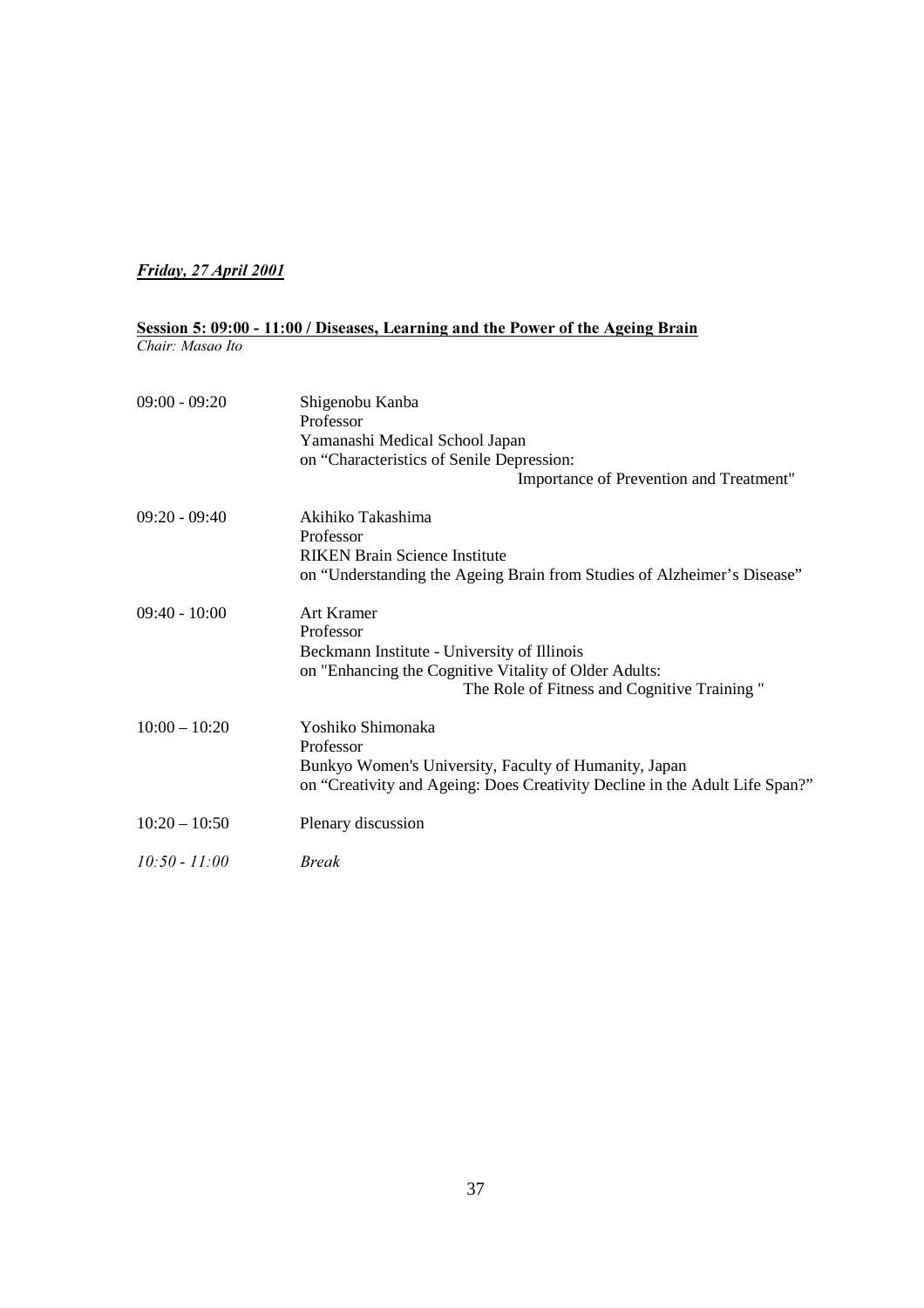#### Session 6: 11:00 - 12:40 / Learning and Education: research policy perspectives *Chair: Eamonn Kelly*

| $11:00 - 11:30$ | Akito Arima<br>Professor<br>Former Japanese Minister of Education and Science<br>on "Education and Research in Japan"                                                                                                    |
|-----------------|--------------------------------------------------------------------------------------------------------------------------------------------------------------------------------------------------------------------------|
| $11:30 - 11:50$ | Denis Ralph<br>Professor, Executive Director<br>South Australian Centre for Lifelong Learning and Development<br>on "Learning Across the Lifespan - Linking Research, Policy and Practice:<br>An Australian Perspective" |
| $11:50 - 12:10$ | Eric Hamilton<br>Director<br>Research, Evaluation and Communication / Education Division<br><b>National Science Foundation</b><br>on "NSF Policy and Programmes on Brain Research and Learning Sciences"                 |
| $12:10 - 12:30$ | Plenary discussion                                                                                                                                                                                                       |
| $12:30 - 12:40$ | Barry McGaw<br>Deputy Director<br>DEELSA/OECD<br>on "Reflections on Sessions 5 & 6"                                                                                                                                      |
| $12:40 - 14:00$ | Lunch break                                                                                                                                                                                                              |